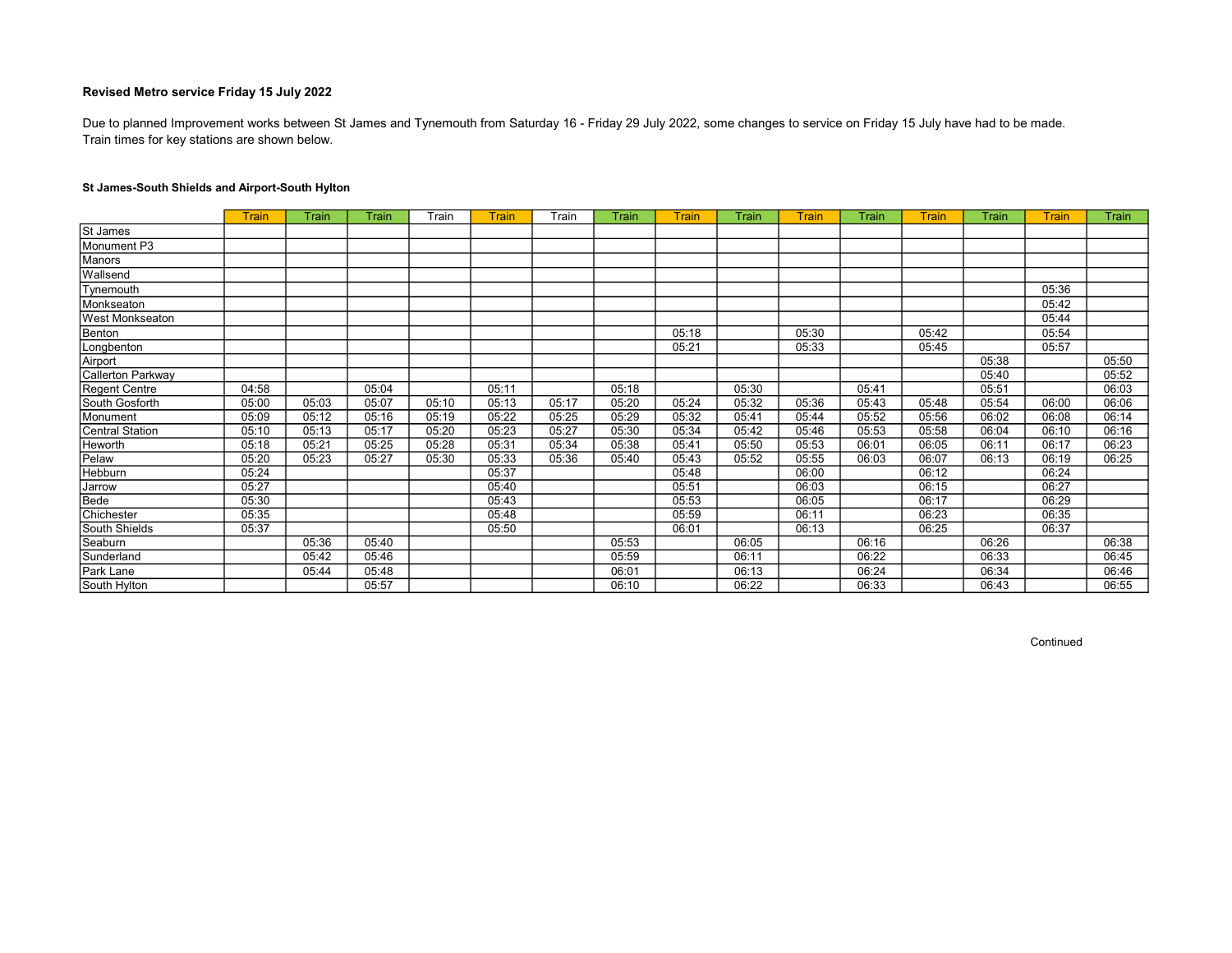Train times for key stations are shown below. Due to planned Improvement works between St James and Tynemouth from Saturday 16 - Friday 29 July 2022, some changes to service on Friday 15 July have had to be made.

|                        | <b>Train</b> | Train | Train | Train | Train | Train | Train | Train | Train | Train | Train | Train | Train | Train | <b>Train</b> |
|------------------------|--------------|-------|-------|-------|-------|-------|-------|-------|-------|-------|-------|-------|-------|-------|--------------|
| St James               |              |       |       |       |       |       |       | 06:00 |       |       | 06:12 |       |       | 06:24 |              |
| Monument P3            |              |       |       |       | 05:49 |       |       | 06:01 |       |       | 06:13 |       |       | 06:25 |              |
| Manors                 |              |       |       |       | 05:51 |       |       | 06:03 |       |       | 06:15 |       |       | 06:27 |              |
| Wallsend               |              |       |       |       | 05:59 |       |       | 06:11 |       |       | 06:23 |       |       | 06:35 |              |
| Tynemouth              | 05:48        |       | 06:00 |       | 06:12 |       |       | 06:24 |       |       | 06:36 |       |       | 06:48 |              |
| Monkseaton             | 05:54        |       | 06:06 |       | 06:18 |       |       | 06:30 |       |       | 06:42 |       |       | 06:54 |              |
| West Monkseaton        | 05:56        |       | 06:08 |       | 06:20 |       |       | 06:32 |       |       | 06:44 |       |       | 06:56 |              |
| Benton                 | 06:06        |       | 06:18 |       | 06:30 |       |       | 06:42 |       |       | 06:54 |       |       | 07:06 |              |
| Longbenton             | 06:09        |       | 06:21 |       | 06:33 |       |       | 06:45 |       |       | 06:57 |       |       | 07:09 |              |
| Airport                |              | 06:02 |       | 06:14 |       | 06:26 |       |       | 06:38 |       |       | 06:50 |       |       | 07:02        |
| Callerton Parkway      |              | 06:04 |       | 06:16 |       | 06:28 |       |       | 06:40 |       |       | 06:52 |       |       | 07:04        |
| Regent Centre          |              | 06:15 |       | 06:27 |       | 06:39 |       |       | 06:51 |       |       | 07:03 |       |       | 07:15        |
| South Gosforth         | 06:12        | 06:18 | 06:24 | 06:30 | 06:36 | 06:42 | 06:45 | 06:48 | 06:54 | 06:57 | 07:00 | 07:06 | 07:09 | 07:12 | 07:18        |
| Monument               | 06:20        | 06:26 | 06:32 | 06:38 | 06:44 | 06:50 | 06:53 | 06:56 | 07:02 | 07:05 | 07:08 | 07:14 | 07:17 | 07:20 | 07:26        |
| <b>Central Station</b> | 06:22        | 06:28 | 06:34 | 06:40 | 06:46 | 06:52 | 06:55 | 06:58 | 07:04 | 07:07 | 07:10 | 07:16 | 07:19 | 07:22 | 07:28        |
| <b>Heworth</b>         | 06:29        | 06:35 | 06:41 | 06:47 | 06:53 | 06:59 | 07:02 | 07:05 | 07:11 | 07:14 | 07:17 | 07:23 | 07:26 | 07:29 | 07:35        |
| Pelaw                  | 06:31        | 06:37 | 06:43 | 06:49 | 06:55 | 07:01 | 07:04 | 07:07 | 07:13 | 07:16 | 07:19 | 07:25 | 07:28 | 07:31 | 07:37        |
| <b>Hebburn</b>         | 06:36        |       | 06:48 |       | 07:00 |       |       | 07:12 |       |       | 07:24 |       |       | 07:36 |              |
| Jarrow                 | 06:39        |       | 06:51 |       | 07:03 |       |       | 07:15 |       |       | 07:27 |       |       | 07:39 |              |
| Bede                   | 06:41        |       | 06:53 |       | 07:05 |       |       | 07:17 |       |       | 07:29 |       |       | 07:41 |              |
| Chichester             | 06:47        |       | 06:59 |       | 07:11 |       |       | 07:23 |       |       | 07:35 |       |       | 07:47 |              |
| South Shields          | 06:49        |       | 07:01 |       | 07:13 |       |       | 07:25 |       |       | 07:37 |       |       | 07:49 |              |
| Seaburn                |              | 06:50 |       | 07:02 |       | 07:14 |       |       | 07:26 |       |       | 07:38 |       |       | 07:50        |
| Sunderland             |              | 06:57 |       | 07:09 |       | 07:21 |       |       | 07:33 |       |       | 07:45 |       |       | 07:57        |
| Park Lane              |              | 06:58 |       | 07:10 |       | 07:22 |       |       | 07:34 |       |       | 07:46 |       |       | 07:58        |
| South Hylton           |              | 07:07 |       | 07:19 |       | 07:31 |       |       | 07:43 |       |       | 07:55 |       |       | 08:07        |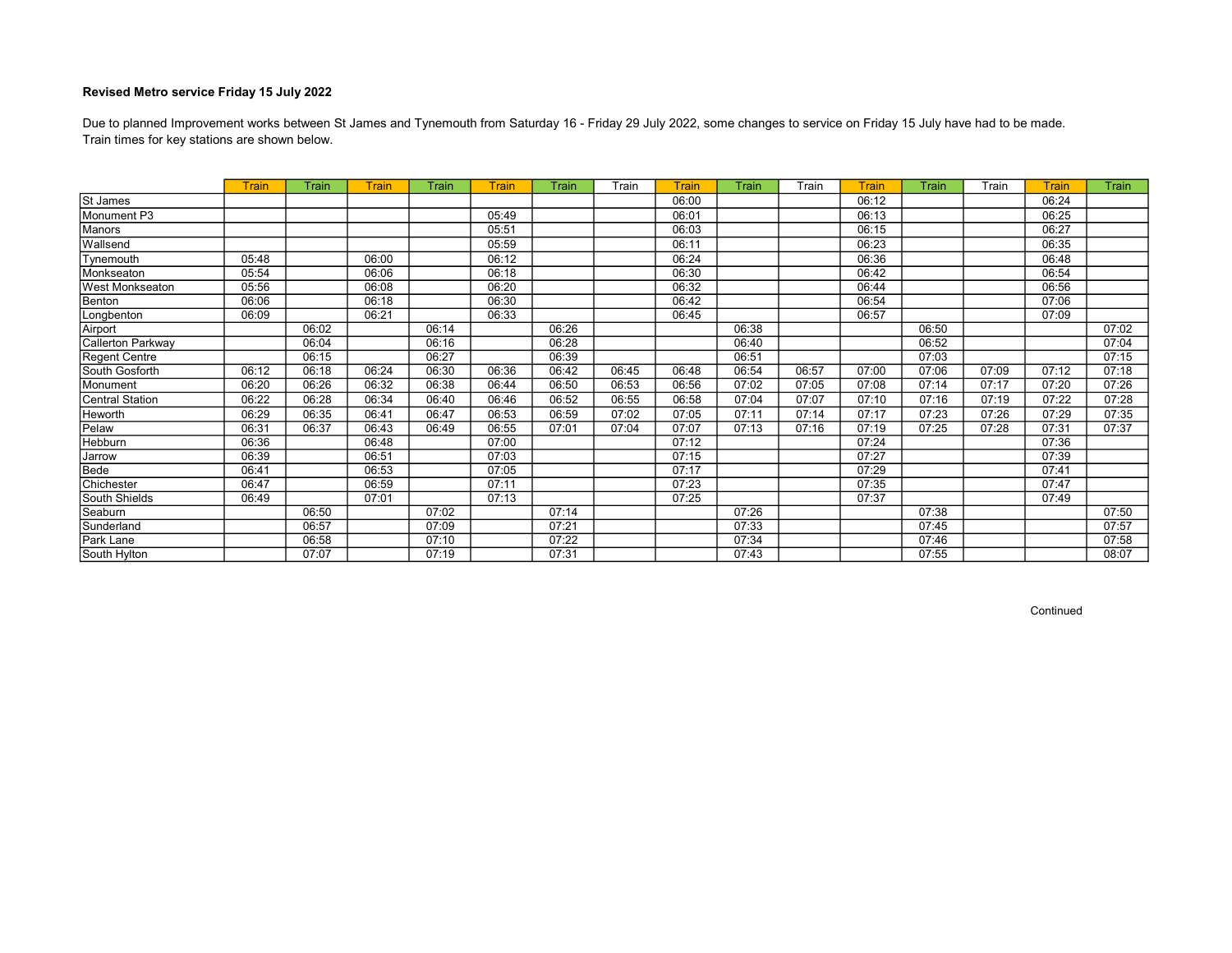Train times for key stations are shown below. Due to planned Improvement works between St James and Tynemouth from Saturday 16 - Friday 29 July 2022, some changes to service on Friday 15 July have had to be made.

|                   | Train | <b>Train</b> | Train | Train | <b>Train</b> | Train | <b>Train</b> | Train | Train | <b>Train</b> | Train | Train | Train | <b>Train</b> | Train |
|-------------------|-------|--------------|-------|-------|--------------|-------|--------------|-------|-------|--------------|-------|-------|-------|--------------|-------|
| St James          |       | 06:36        |       |       | 06:48        |       |              | 07:00 |       |              | 07:12 |       |       | 07:24        |       |
| Monument P3       |       | 06:37        |       |       | 06:49        |       |              | 07:01 |       |              | 07:13 |       |       | 07:25        |       |
| Manors            |       | 06:39        |       |       | 06:51        |       |              | 07:03 |       |              | 07:15 |       |       | 07:27        |       |
| Wallsend          |       | 06:47        |       |       | 06:59        |       |              | 07:11 |       |              | 07:23 |       |       | 07:35        |       |
| Tynemouth         |       | 07:00        |       |       | 07:12        |       |              | 07:24 |       |              | 07:36 |       |       | 07:48        |       |
| Monkseaton        |       | 07:06        |       | 07:15 | 07:18        |       | 07:27        | 07:30 |       | 07:39        | 07:42 |       | 07:51 | 07:54        |       |
| West Monkseaton   |       | 07:08        |       | 07:17 | 07:20        |       | 07:29        | 07:32 |       | 07:41        | 07:44 |       | 07:53 | 07:56        |       |
| Benton            |       | 07:18        |       | 07:27 | 07:30        |       | 07:39        | 07:42 |       | 07:51        | 07:54 |       | 08:03 | 08:06        |       |
| Longbenton        |       | 07:21        |       | 07:30 | 07:33        |       | 07:42        | 07:45 |       | 07:54        | 07:57 |       | 08:06 | 08:09        |       |
| Airport           |       |              | 07:14 |       |              | 07:26 |              |       | 07:38 |              |       | 07:50 |       |              | 08:02 |
| Callerton Parkway |       |              | 07:16 |       |              | 07:28 |              |       | 07:40 |              |       | 07:52 |       |              | 08:04 |
| Regent Centre     |       |              | 07:27 |       |              | 07:39 |              |       | 07:51 |              |       | 08:03 |       |              | 08:15 |
| South Gosforth    | 07:21 | 07:24        | 07:30 | 07:33 | 07:36        | 07:42 | 07:45        | 07:48 | 07:54 | 07:57        | 08:00 | 08:06 | 08:09 | 08:12        | 08:18 |
| Monument          | 07:29 | 07:32        | 07:38 | 07:41 | 07:44        | 07:50 | 07:53        | 07:56 | 08:02 | 08:05        | 08:08 | 08:14 | 08:17 | 08:20        | 08:26 |
| Central Station   | 07:31 | 07:34        | 07:40 | 07:43 | 07:46        | 07:52 | 07:55        | 07:58 | 08:04 | 08:07        | 08:10 | 08:16 | 08:19 | 08:22        | 08:28 |
| <b>Heworth</b>    | 07:38 | 07:41        | 07:47 | 07:50 | 07:53        | 07:59 | 08:02        | 08:05 | 08:11 | 08:14        | 08:17 | 08:23 | 08:26 | 08:29        | 08:35 |
| Pelaw             | 07:40 | 07:43        | 07:49 | 07:52 | 07:55        | 08:01 | 08:04        | 08:07 | 08:13 | 08:16        | 08:19 | 08:25 | 08:28 | 08:31        | 08:37 |
| Hebburn           |       | 07:48        |       |       | 08:00        |       |              | 08:12 |       |              | 08:24 |       |       | 08:36        |       |
| Jarrow            |       | 07:51        |       |       | 08:03        |       |              | 08:15 |       |              | 08:27 |       |       | 08:39        |       |
| Bede              |       | 07:53        |       |       | 08:05        |       |              | 08:17 |       |              | 08:29 |       |       | 08:41        |       |
| Chichester        |       | 07:59        |       |       | 08:11        |       |              | 08:23 |       |              | 08:35 |       |       | 08:47        |       |
| South Shields     |       | 08:01        |       |       | 08:13        |       |              | 08:25 |       |              | 08:37 |       |       | 08:49        |       |
| Seaburn           |       |              | 08:02 |       |              | 08:14 |              |       | 08:26 |              |       | 08:38 |       |              | 08:50 |
| Sunderland        |       |              | 08:09 |       |              | 08:21 |              |       | 08:33 |              |       | 08:45 |       |              | 08:57 |
| Park Lane         |       |              | 08:10 |       |              | 08:22 |              |       | 08:34 |              |       | 08:46 |       |              | 08:58 |
| South Hylton      |       |              | 08:19 |       |              | 08:31 |              |       | 08:43 |              |       | 08:55 |       |              | 09:07 |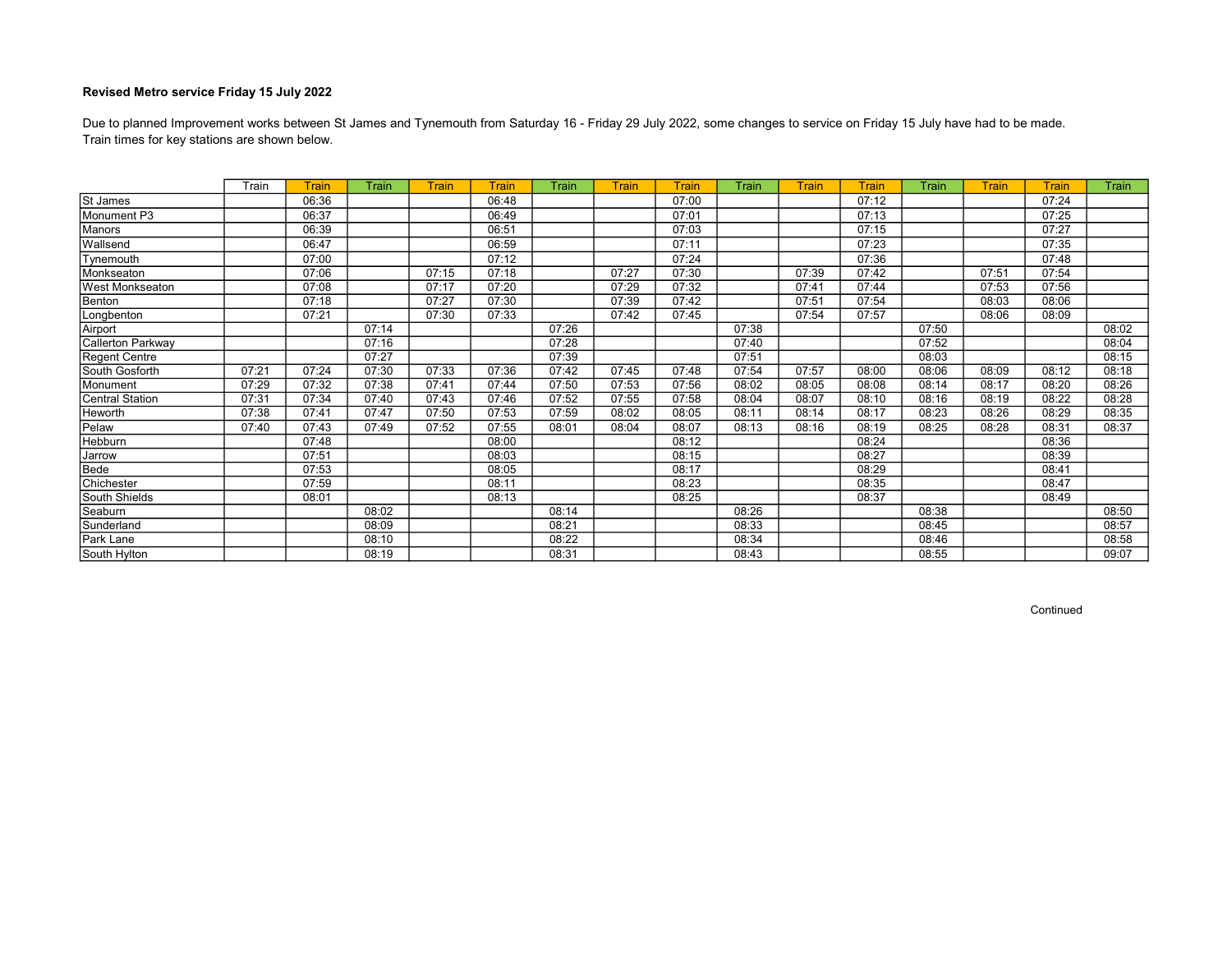Train times for key stations are shown below. Due to planned Improvement works between St James and Tynemouth from Saturday 16 - Friday 29 July 2022, some changes to service on Friday 15 July have had to be made.

|                        | <b>Train</b> | <b>Train</b> | Train | <b>Train</b> | <b>Train</b> | Train | <b>Train</b> | Train | Train | Train | Train | Train | <b>Train</b> | <b>Train</b> | Train |
|------------------------|--------------|--------------|-------|--------------|--------------|-------|--------------|-------|-------|-------|-------|-------|--------------|--------------|-------|
| St James               |              | 07:36        |       |              | 07:48        |       |              | 08:00 |       |       | 08:12 |       |              | 08:24        |       |
| Monument P3            |              | 07:37        |       |              | 07:49        |       |              | 08:01 |       |       | 08:13 |       |              | 08:25        |       |
| <b>Manors</b>          |              | 07:39        |       |              | 07:51        |       |              | 08:03 |       |       | 08:15 |       |              | 08:27        |       |
| Wallsend               |              | 07:47        |       |              | 07:59        |       |              | 08:11 |       |       | 08:23 |       |              | 08:35        |       |
| Tynemouth              |              | 08:00        |       |              | 08:12        |       |              | 08:24 |       |       | 08:36 |       |              | 08:48        |       |
| Monkseaton             | 08:03        | 08:06        |       | 08:15        | 08:18        |       | 08:27        | 08:30 |       | 08:39 | 08:42 |       | 08:51        | 08:54        |       |
| <b>West Monkseaton</b> | 08:05        | 08:08        |       | 08:17        | 08:20        |       | 08:29        | 08:32 |       | 08:41 | 08:44 |       | 08:53        | 08:56        |       |
| Benton                 | 08:15        | 08:18        |       | 08:27        | 08:30        |       | 08:39        | 08:42 |       | 08:51 | 08:54 |       | 09:03        | 09:06        |       |
| Longbenton             | 08:18        | 08:21        |       | 08:30        | 08:33        |       | 08:42        | 08:45 |       | 08:54 | 08:57 |       | 09:06        | 09:09        |       |
| Airport                |              |              | 08:14 |              |              | 08:26 |              |       | 08:38 |       |       | 08:50 |              |              | 09:02 |
| Callerton Parkway      |              |              | 08:16 |              |              | 08:28 |              |       | 08:40 |       |       | 08:52 |              |              | 09:04 |
| Regent Centre          |              |              | 08:27 |              |              | 08:39 |              |       | 08:51 |       |       | 09:03 |              |              | 09:15 |
| South Gosforth         | 08:21        | 08:24        | 08:30 | 08:33        | 08:36        | 08:42 | 08:45        | 08:48 | 08:54 | 08:57 | 09:00 | 09:06 | 09:09        | 09:12        | 09:18 |
| Monument               | 08:29        | 08:32        | 08:38 | 08:41        | 08:44        | 08:50 | 08:53        | 08:56 | 09:02 | 09:05 | 09:08 | 09:14 | 09:17        | 09:20        | 09:26 |
| <b>Central Station</b> | 08:31        | 08:34        | 08:40 | 08:43        | 08:46        | 08:52 | 08:55        | 08:58 | 09:04 | 09:07 | 09:10 | 09:16 | 09:19        | 09:22        | 09:28 |
| <b>Heworth</b>         | 08:38        | 08:41        | 08:47 | 08:50        | 08:53        | 08:59 | 09:02        | 09:05 | 09:11 | 09:14 | 09:17 | 09:23 | 09:26        | 09:29        | 09:35 |
| Pelaw                  | 08:40        | 08:43        | 08:49 | 08:52        | 08:55        | 09:01 | 09:04        | 09:07 | 09:13 | 09:16 | 09:19 | 09:25 | 09:28        | 09:31        | 09:37 |
| <b>Hebburn</b>         |              | 08:48        |       |              | 09:00        |       |              | 09:12 |       |       | 09:24 |       |              | 09:36        |       |
| Jarrow                 |              | 08:51        |       |              | 09:03        |       |              | 09:15 |       |       | 09:27 |       |              | 09:39        |       |
| Bede                   |              | 08:53        |       |              | 09:05        |       |              | 09:17 |       |       | 09:29 |       |              | 09:41        |       |
| Chichester             |              | 08:59        |       |              | 09:11        |       |              | 09:23 |       |       | 09:35 |       |              | 09:47        |       |
| South Shields          |              | 09:01        |       |              | 09:13        |       |              | 09:25 |       |       | 09:37 |       |              | 09:49        |       |
| Seaburn                |              |              | 09:02 |              |              | 09:14 |              |       | 09:26 |       |       | 09:38 |              |              | 09:50 |
| Sunderland             |              |              | 09:09 |              |              | 09:21 |              |       | 09:33 |       |       | 09:45 |              |              | 09:57 |
| Park Lane              |              |              | 09:10 |              |              | 09:22 |              |       | 09:34 |       |       | 09:46 |              |              | 09:58 |
| South Hylton           |              |              | 09:19 |              |              | 09:31 |              |       | 09:43 |       |       | 09:55 |              |              | 10:07 |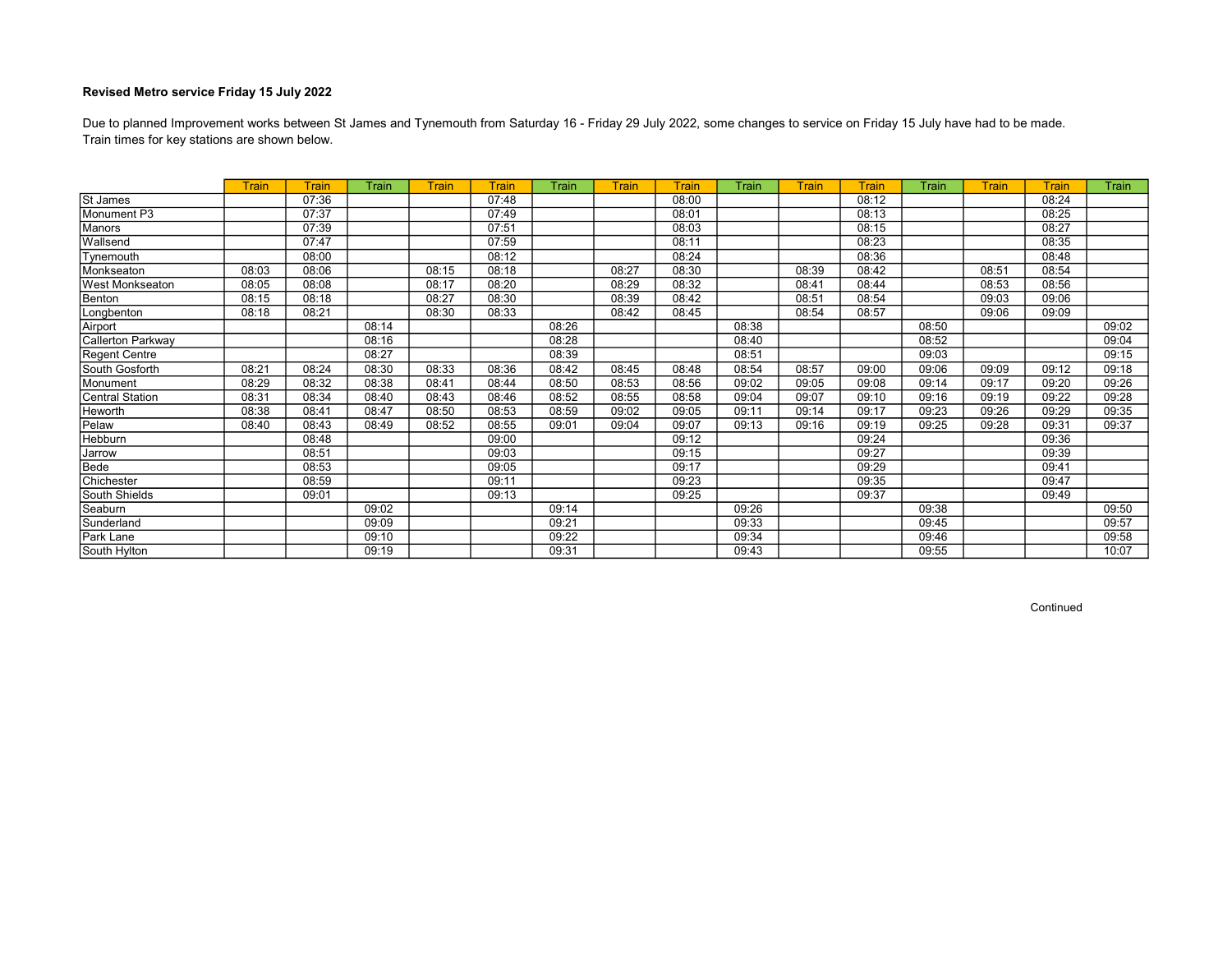Train times for key stations are shown below. Due to planned Improvement works between St James and Tynemouth from Saturday 16 - Friday 29 July 2022, some changes to service on Friday 15 July have had to be made.

|                          | <b>Train</b> | Train | <b>Train</b> | Train | Train | Train | <b>Train</b> | Train | <b>Train</b> | Train | <b>Train</b> | Train | Train | <b>Train</b> | <b>Train</b> |
|--------------------------|--------------|-------|--------------|-------|-------|-------|--------------|-------|--------------|-------|--------------|-------|-------|--------------|--------------|
| St James                 | 08:36        |       | 08:48        |       | 09:00 |       | 09:12        |       | 09:24        |       | 09:36        |       | 09:48 |              | 10:00        |
| Monument P3              | 08:37        |       | 08:49        |       | 09:01 |       | 09:13        |       | 09:25        |       | 09:37        |       | 09:49 |              | 10:01        |
| Manors                   | 08:39        |       | 08:51        |       | 09:03 |       | 09:15        |       | 09:27        |       | 09:39        |       | 09:51 |              | 10:03        |
| Wallsend                 | 08:47        |       | 08:59        |       | 09:11 |       | 09:23        |       | 09:35        |       | 09:47        |       | 09:59 |              | 10:11        |
| Tynemouth                | 09:00        |       | 09:12        |       | 09:24 |       | 09:36        |       | 09:48        |       | 10:00        |       | 10:12 |              | 10:24        |
| Monkseaton               | 09:06        |       | 09:18        |       | 09:30 |       | 09:42        |       | 09:54        |       | 10:06        |       | 10:18 |              | 10:30        |
| West Monkseaton          | 09:08        |       | 09:20        |       | 09:32 |       | 09:44        |       | 09:56        |       | 10:08        |       | 10:20 |              | 10:32        |
| Benton                   | 09:18        |       | 09:30        |       | 09:42 |       | 09:54        |       | 10:06        |       | 10:18        |       | 10:30 |              | 10:42        |
| Longbenton               | 09:21        |       | 09:33        |       | 09:45 |       | 09:57        |       | 10:09        |       | 10:21        |       | 10:33 |              | 10:45        |
| Airport                  |              | 09:14 |              | 09:26 |       | 09:38 |              | 09:50 |              | 10:02 |              | 10:14 |       | 10:26        |              |
| <b>Callerton Parkway</b> |              | 09:16 |              | 09:28 |       | 09:40 |              | 09:52 |              | 10:04 |              | 10:16 |       | 10:28        |              |
| <b>Regent Centre</b>     |              | 09:27 |              | 09:39 |       | 09:51 |              | 10:03 |              | 10:15 |              | 10:27 |       | 10:39        |              |
| South Gosforth           | 09:24        | 09:30 | 09:36        | 09:42 | 09:48 | 09:54 | 10:00        | 10:06 | 10:12        | 10:18 | 10:24        | 10:30 | 10:36 | 10:42        | 10:48        |
| Monument                 | 09:32        | 09:38 | 09:44        | 09:50 | 09:56 | 10:02 | 10:08        | 10:14 | 10:20        | 10:26 | 10:32        | 10:38 | 10:44 | 10:50        | 10:56        |
| <b>Central Station</b>   | 09:34        | 09:40 | 09:46        | 09:52 | 09:58 | 10:04 | 10:10        | 10:16 | 10:22        | 10:28 | 10:34        | 10:40 | 10:46 | 10:52        | 10:58        |
| Heworth                  | 09:41        | 09:47 | 09:53        | 09:59 | 10:05 | 10:11 | 10:17        | 10:23 | 10:29        | 10:35 | 10:41        | 10:47 | 10:53 | 10:59        | 11:05        |
| Pelaw                    | 09:43        | 09:49 | 09:55        | 10:01 | 10:07 | 10:13 | 10:19        | 10:25 | 10:31        | 10:37 | 10:43        | 10:49 | 10:55 | 11:01        | 11:07        |
| Hebburn                  | 09:48        |       | 10:00        |       | 10:12 |       | 10:24        |       | 10:36        |       | 10:48        |       | 11:00 |              | 11:12        |
| Jarrow                   | 09:51        |       | 10:03        |       | 10:15 |       | 10:27        |       | 10:39        |       | 10:51        |       | 11:03 |              | 11:15        |
| Bede                     | 09:53        |       | 10:05        |       | 10:17 |       | 10:29        |       | 10:41        |       | 10:53        |       | 11:05 |              | 11:17        |
| Chichester               | 09:59        |       | 10:11        |       | 10:23 |       | 10:35        |       | 10:47        |       | 10:59        |       | 11:11 |              | 11:23        |
| South Shields            | 10:01        |       | 10:13        |       | 10:25 |       | 10:37        |       | 10:49        |       | 11:01        |       | 11:13 |              | 11:25        |
| Seaburn                  |              | 10:02 |              | 10:14 |       | 10:26 |              | 10:38 |              | 10:50 |              | 11:02 |       | 11:14        |              |
| Sunderland               |              | 10:09 |              | 10:21 |       | 10:33 |              | 10:45 |              | 10:57 |              | 11:09 |       | 11:21        |              |
| Park Lane                |              | 10:10 |              | 10:22 |       | 10:34 |              | 10:46 |              | 10:58 |              | 11:10 |       | 11:22        |              |
| South Hylton             |              | 10:19 |              | 10:31 |       | 10:43 |              | 10:55 |              | 11:07 |              | 11:19 |       | 11:31        |              |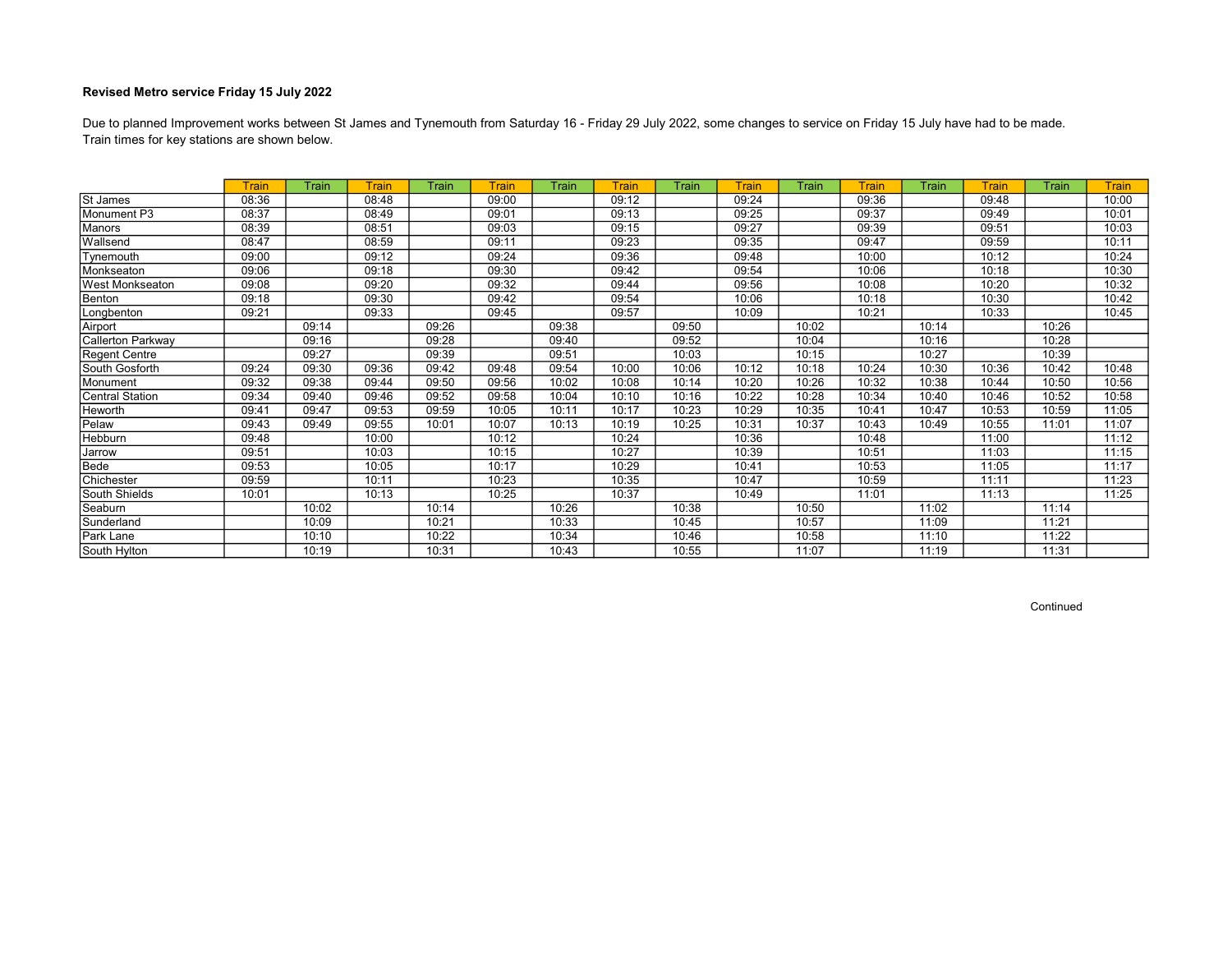Train times for key stations are shown below. Due to planned Improvement works between St James and Tynemouth from Saturday 16 - Friday 29 July 2022, some changes to service on Friday 15 July have had to be made.

|                   | Train | Train | Train | <b>Train</b> | Train | Train | Train | Train | Train | Train | Train | Train | Train | Train | Train |
|-------------------|-------|-------|-------|--------------|-------|-------|-------|-------|-------|-------|-------|-------|-------|-------|-------|
| St James          |       | 10:12 |       | 10:24        |       | 10:36 |       | 10:48 |       | 11:00 |       | 11:12 |       | 11:24 |       |
| Monument P3       |       | 10:13 |       | 10:25        |       | 10:37 |       | 10:49 |       | 11:01 |       | 11:13 |       | 11:25 |       |
| <b>Manors</b>     |       | 10:15 |       | 10:27        |       | 10:39 |       | 10:51 |       | 11:03 |       | 11:15 |       | 11:27 |       |
| Wallsend          |       | 10:23 |       | 10:35        |       | 10:47 |       | 10:59 |       | 11:11 |       | 11:23 |       | 11:35 |       |
| Tynemouth         |       | 10:36 |       | 10:48        |       | 11:00 |       | 11:12 |       | 11:24 |       | 11:36 |       | 11:48 |       |
| Monkseaton        |       | 10:42 |       | 10:54        |       | 11:06 |       | 11:18 |       | 11:30 |       | 11:42 |       | 11:54 |       |
| West Monkseaton   |       | 10:44 |       | 10:56        |       | 11:08 |       | 11:20 |       | 11:32 |       | 11:44 |       | 11:56 |       |
| Benton            |       | 10:54 |       | 11:06        |       | 11:18 |       | 11:30 |       | 11:42 |       | 11:54 |       | 12:06 |       |
| Longbenton        |       | 10:57 |       | 11:09        |       | 11:21 |       | 11:33 |       | 11:45 |       | 11:57 |       | 12:09 |       |
| Airport           | 10:38 |       | 10:50 |              | 11:02 |       | 11:14 |       | 11:26 |       | 11:38 |       | 11:50 |       | 12:02 |
| Callerton Parkway | 10:40 |       | 10:52 |              | 11:04 |       | 11:16 |       | 11:28 |       | 11:40 |       | 11:52 |       | 12:04 |
| Regent Centre     | 10:51 |       | 11:03 |              | 11:15 |       | 11:27 |       | 11:39 |       | 11:51 |       | 12:03 |       | 12:15 |
| South Gosforth    | 10:54 | 11:00 | 11:06 | 11:12        | 11:18 | 11:24 | 11:30 | 11:36 | 11:42 | 11:48 | 11:54 | 12:00 | 12:06 | 12:12 | 12:18 |
| Monument          | 11:02 | 11:08 | 11:14 | 11:20        | 11:26 | 11:32 | 11:38 | 11:44 | 11:50 | 11:56 | 12:02 | 12:08 | 12:14 | 12:20 | 12:26 |
| Central Station   | 11:04 | 11:10 | 11:16 | 11:22        | 11:28 | 11:34 | 11:40 | 11:46 | 11:52 | 11:58 | 12:04 | 12:10 | 12:16 | 12:22 | 12:28 |
| <b>Heworth</b>    | 11:11 | 11:17 | 11:23 | 11:29        | 11:35 | 11:41 | 11:47 | 11:53 | 11:59 | 12:05 | 12:11 | 12:17 | 12:23 | 12:29 | 12:35 |
| Pelaw             | 11:13 | 11:19 | 11:25 | 11:31        | 11:37 | 11:43 | 11:49 | 11:55 | 12:01 | 12:07 | 12:13 | 12:19 | 12:25 | 12:31 | 12:37 |
| <b>Hebburn</b>    |       | 11:24 |       | 11:36        |       | 11:48 |       | 12:00 |       | 12:12 |       | 12:24 |       | 12:36 |       |
| Jarrow            |       | 11:27 |       | 11:39        |       | 11:51 |       | 12:03 |       | 12:15 |       | 12:27 |       | 12:39 |       |
| Bede              |       | 11:29 |       | 11:41        |       | 11:53 |       | 12:05 |       | 12:17 |       | 12:29 |       | 12:41 |       |
| Chichester        |       | 11:35 |       | 11:47        |       | 11:59 |       | 12:11 |       | 12:23 |       | 12:35 |       | 12:47 |       |
| South Shields     |       | 11:37 |       | 11:49        |       | 12:01 |       | 12:13 |       | 12:25 |       | 12:37 |       | 12:49 |       |
| Seaburn           | 11:26 |       | 11:38 |              | 11:50 |       | 12:02 |       | 12:14 |       | 12:26 |       | 12:38 |       | 12:50 |
| Sunderland        | 11:33 |       | 11:45 |              | 11:57 |       | 12:09 |       | 12:21 |       | 12:33 |       | 12:45 |       | 12:57 |
| Park Lane         | 11:34 |       | 11:46 |              | 11:58 |       | 12:10 |       | 12:22 |       | 12:34 |       | 12:46 |       | 12:58 |
| South Hylton      | 11:43 |       | 11:55 |              | 12:07 |       | 12:19 |       | 12:31 |       | 12:43 |       | 12:55 |       | 13:07 |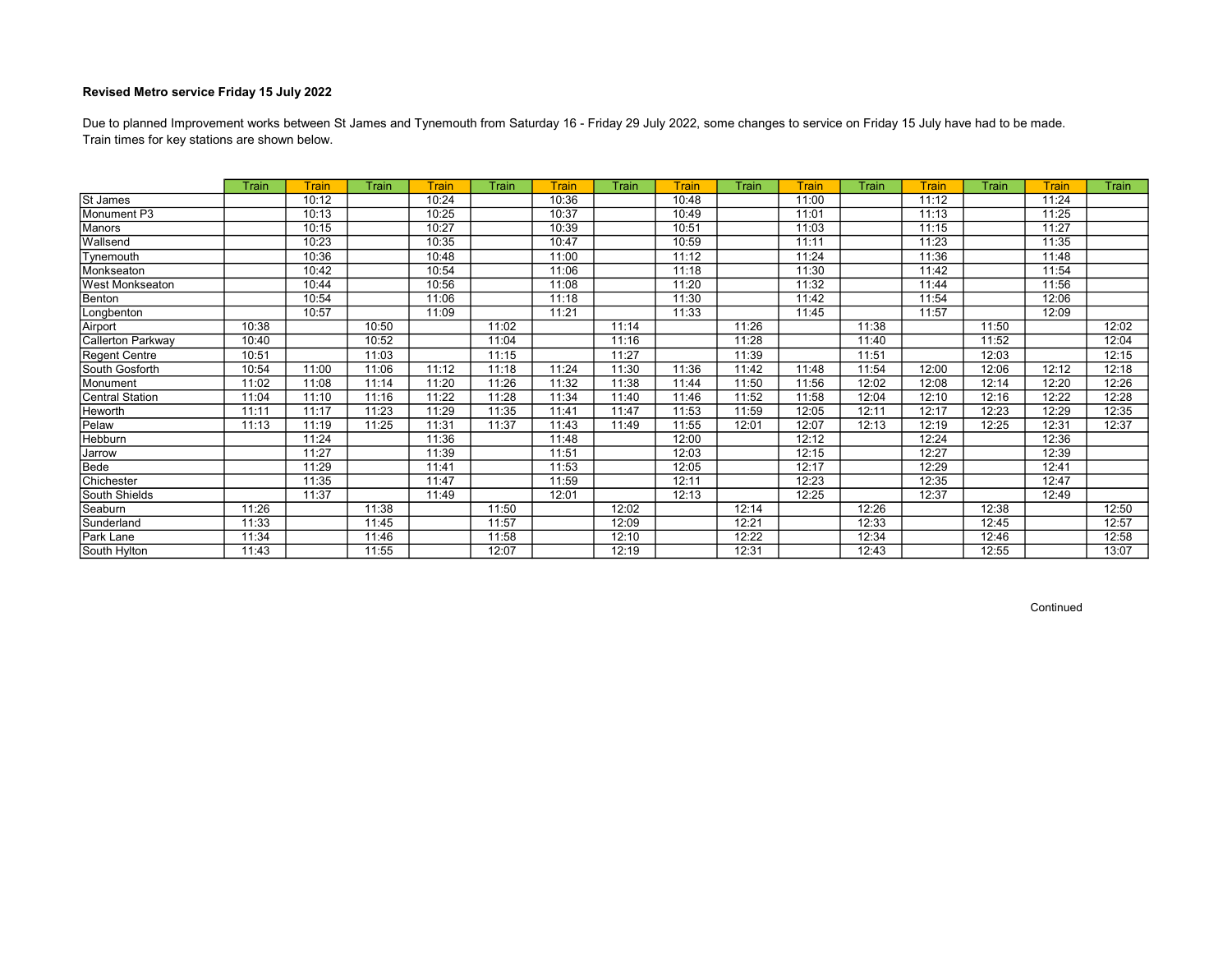Train times for key stations are shown below. Due to planned Improvement works between St James and Tynemouth from Saturday 16 - Friday 29 July 2022, some changes to service on Friday 15 July have had to be made.

|                          | <b>Train</b> | Train | <b>Train</b> | Train | Train | Train | <b>Train</b> | Train | <b>Train</b> | Train | <b>Train</b> | Train | Train | Train | <b>Train</b> |
|--------------------------|--------------|-------|--------------|-------|-------|-------|--------------|-------|--------------|-------|--------------|-------|-------|-------|--------------|
| St James                 | 11:36        |       | 11:48        |       | 12:00 |       | 12:12        |       | 12:24        |       | 12:36        |       | 12:48 |       | 13:00        |
| Monument P3              | 11:37        |       | 11:49        |       | 12:01 |       | 12:13        |       | 12:25        |       | 12:37        |       | 12:49 |       | 13:01        |
| <b>Manors</b>            | 11:39        |       | 11:51        |       | 12:03 |       | 12:15        |       | 12:27        |       | 12:39        |       | 12:51 |       | 13:03        |
| Wallsend                 | 11:47        |       | 11:59        |       | 12:11 |       | 12:23        |       | 12:35        |       | 12:47        |       | 12:59 |       | 13:11        |
| Tynemouth                | 12:00        |       | 12:12        |       | 12:24 |       | 12:36        |       | 12:48        |       | 13:00        |       | 13:12 |       | 13:24        |
| Monkseaton               | 12:06        |       | 12:18        |       | 12:30 |       | 12:42        |       | 12:54        |       | 13:06        |       | 13:18 |       | 13:30        |
| West Monkseaton          | 12:08        |       | 12:20        |       | 12:32 |       | 12:44        |       | 12:56        |       | 13:08        |       | 13:20 |       | 13:32        |
| Benton                   | 12:18        |       | 12:30        |       | 12:42 |       | 12:54        |       | 13:06        |       | 13:18        |       | 13:30 |       | 13:42        |
| Longbenton               | 12:21        |       | 12:33        |       | 12:45 |       | 12:57        |       | 13:09        |       | 13:21        |       | 13:33 |       | 13:45        |
| Airport                  |              | 12:14 |              | 12:26 |       | 12:38 |              | 12:50 |              | 13:02 |              | 13:14 |       | 13:26 |              |
| <b>Callerton Parkway</b> |              | 12:16 |              | 12:28 |       | 12:40 |              | 12:52 |              | 13:04 |              | 13:16 |       | 13:28 |              |
| <b>Regent Centre</b>     |              | 12:27 |              | 12:39 |       | 12:51 |              | 13:03 |              | 13:15 |              | 13:27 |       | 13:39 |              |
| South Gosforth           | 12:24        | 12:30 | 12:36        | 12:42 | 12:48 | 12:54 | 13:00        | 13:06 | 13:12        | 13:18 | 13:24        | 13:30 | 13:36 | 13:42 | 13:48        |
| Monument                 | 12:32        | 12:38 | 12:44        | 12:50 | 12:56 | 13:02 | 13:08        | 13:14 | 13:20        | 13:26 | 13:32        | 13:38 | 13:44 | 13:50 | 13:56        |
| <b>Central Station</b>   | 12:34        | 12:40 | 12:46        | 12:52 | 12:58 | 13:04 | 13:10        | 13:16 | 13:22        | 13:28 | 13:34        | 13:40 | 13:46 | 13:52 | 13:58        |
| Heworth                  | 12:41        | 12:47 | 12:53        | 12:59 | 13:05 | 13:11 | 13:17        | 13:23 | 13:29        | 13:35 | 13:41        | 13:47 | 13:53 | 13:59 | 14:05        |
| Pelaw                    | 12:43        | 12:49 | 12:55        | 13:01 | 13:07 | 13:13 | 13:19        | 13:25 | 13:31        | 13:37 | 13:43        | 13:49 | 13:55 | 14:01 | 14:07        |
| Hebburn                  | 12:48        |       | 13:00        |       | 13:12 |       | 13:24        |       | 13:36        |       | 13:48        |       | 14:00 |       | 14:12        |
| Jarrow                   | 12:51        |       | 13:03        |       | 13:15 |       | 13:27        |       | 13:39        |       | 13:51        |       | 14:03 |       | 14:15        |
| Bede                     | 12:53        |       | 13:05        |       | 13:17 |       | 13:29        |       | 13:41        |       | 13:53        |       | 14:05 |       | 14:17        |
| Chichester               | 12:59        |       | 13:11        |       | 13:23 |       | 13:35        |       | 13:47        |       | 13:59        |       | 14:11 |       | 14:23        |
| South Shields            | 13:01        |       | 13:13        |       | 13:25 |       | 13:37        |       | 13:49        |       | 14:01        |       | 14:13 |       | 14:25        |
| Seaburn                  |              | 13:02 |              | 13:14 |       | 13:26 |              | 13:38 |              | 13:50 |              | 14:02 |       | 14:14 |              |
| Sunderland               |              | 13:09 |              | 13:21 |       | 13:33 |              | 13:45 |              | 13:57 |              | 14:09 |       | 14:21 |              |
| Park Lane                |              | 13:10 |              | 13:22 |       | 13:34 |              | 13:46 |              | 13:58 |              | 14:10 |       | 14:22 |              |
| South Hylton             |              | 13:19 |              | 13:31 |       | 13:43 |              | 13:55 |              | 14:07 |              | 14:19 |       | 14:31 |              |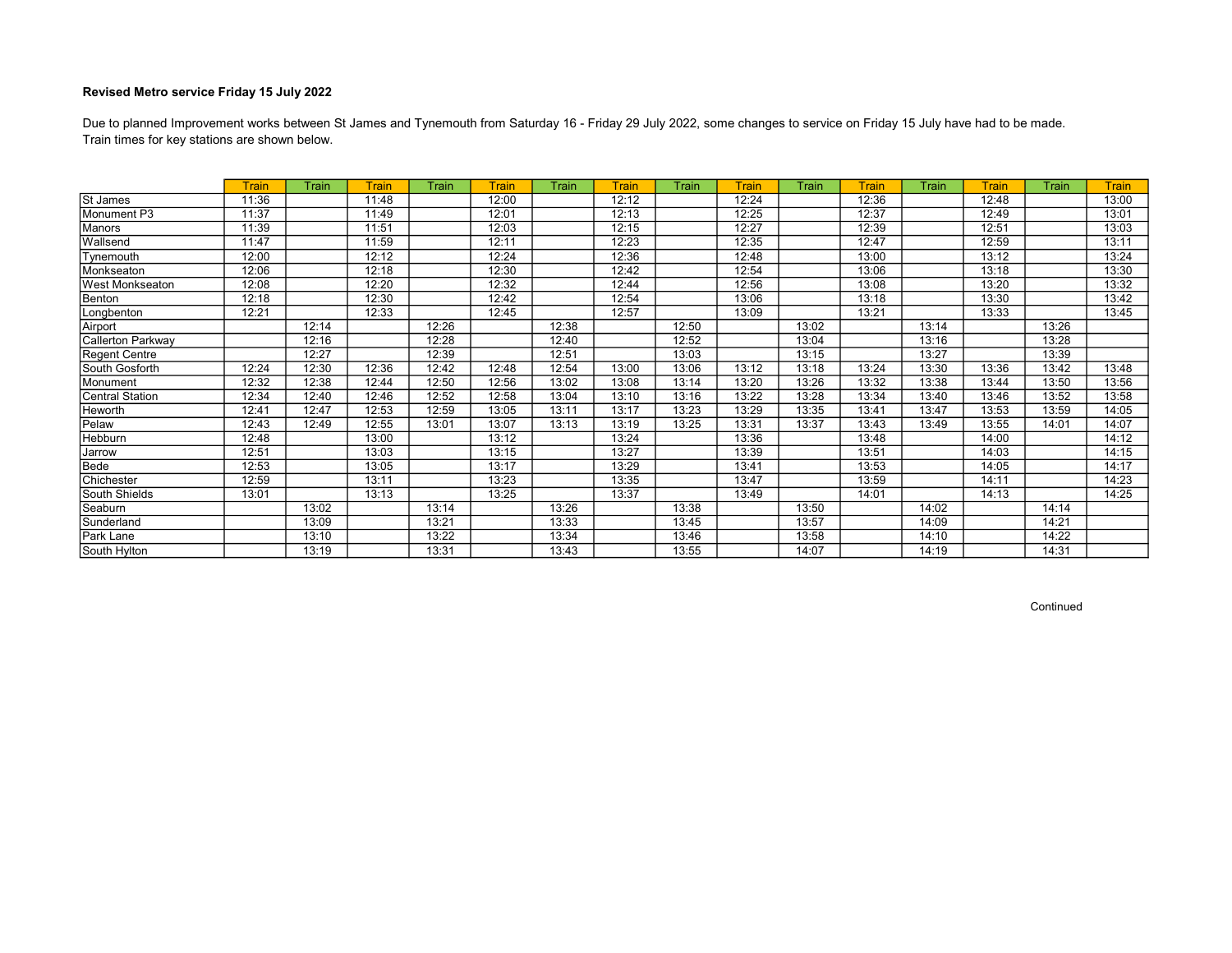Train times for key stations are shown below. Due to planned Improvement works between St James and Tynemouth from Saturday 16 - Friday 29 July 2022, some changes to service on Friday 15 July have had to be made.

|                        | Train | Train | Train | <b>Train</b> | Train | <b>Train</b> | Train | Train | Train | Train | Train | Train | Train | Train | Train |
|------------------------|-------|-------|-------|--------------|-------|--------------|-------|-------|-------|-------|-------|-------|-------|-------|-------|
| St James               |       | 13:12 |       | 13:24        |       | 13:36        |       | 13:48 |       | 14:00 |       | 14:12 |       | 14:24 |       |
| Monument P3            |       | 13:13 |       | 13:25        |       | 13:37        |       | 13:49 |       | 14:01 |       | 14:13 |       | 14:25 |       |
| Manors                 |       | 13:15 |       | 13:27        |       | 13:39        |       | 13:51 |       | 14:03 |       | 14:15 |       | 14:27 |       |
| Wallsend               |       | 13:23 |       | 13:35        |       | 13:47        |       | 13:59 |       | 14:11 |       | 14:23 |       | 14:35 |       |
| Tynemouth              |       | 13:36 |       | 13:48        |       | 14:00        |       | 14:12 |       | 14:24 |       | 14:36 |       | 14:48 |       |
| Monkseaton             |       | 13:42 |       | 13:54        |       | 14:06        |       | 14:18 |       | 14:30 |       | 14:42 |       | 14:54 |       |
| <b>West Monkseaton</b> |       | 13:44 |       | 13:56        |       | 14:08        |       | 14:20 |       | 14:32 |       | 14:44 |       | 14:56 |       |
| Benton                 |       | 13:54 |       | 14:06        |       | 14:18        |       | 14:30 |       | 14:42 |       | 14:54 |       | 15:06 |       |
| Longbenton             |       | 13:57 |       | 14:09        |       | 14:21        |       | 14:33 |       | 14:45 |       | 14:57 |       | 15:09 |       |
| Airport                | 13:38 |       | 13:50 |              | 14:02 |              | 14:14 |       | 14:26 |       | 14:38 |       | 14:50 |       | 15:02 |
| Callerton Parkway      | 13:40 |       | 13:52 |              | 14:04 |              | 14:16 |       | 14:28 |       | 14:40 |       | 14:52 |       | 15:04 |
| Regent Centre          | 13:51 |       | 14:03 |              | 14:15 |              | 14:27 |       | 14:39 |       | 14:51 |       | 15:03 |       | 15:15 |
| South Gosforth         | 13:54 | 14:00 | 14:06 | 14:12        | 14:18 | 14:24        | 14:30 | 14:36 | 14:42 | 14:48 | 14:54 | 15:00 | 15:06 | 15:12 | 15:18 |
| Monument               | 14:02 | 14:08 | 14:14 | 14:20        | 14:26 | 14:32        | 14:38 | 14:44 | 14:50 | 14:56 | 15:02 | 15:08 | 15:14 | 15:20 | 15:26 |
| Central Station        | 14:04 | 14:10 | 14:16 | 14:22        | 14:28 | 14:34        | 14:40 | 14:46 | 14:52 | 14:58 | 15:04 | 15:10 | 15:16 | 15:22 | 15:28 |
| Heworth                | 14:11 | 14:17 | 14:23 | 14:29        | 14:35 | 14:41        | 14:47 | 14:53 | 14:59 | 15:05 | 15:11 | 15:17 | 15:23 | 15:29 | 15:35 |
| Pelaw                  | 14:13 | 14:19 | 14:25 | 14:31        | 14:37 | 14:43        | 14:49 | 14:55 | 15:01 | 15:07 | 15:13 | 15:19 | 15:25 | 15:31 | 15:37 |
| <b>Hebburn</b>         |       | 14:24 |       | 14:36        |       | 14:48        |       | 15:00 |       | 15:12 |       | 15:24 |       | 15:36 |       |
| Jarrow                 |       | 14:27 |       | 14:39        |       | 14:51        |       | 15:03 |       | 15:15 |       | 15:27 |       | 15:39 |       |
| Bede                   |       | 14:29 |       | 14:41        |       | 14:53        |       | 15:05 |       | 15:17 |       | 15:29 |       | 15:41 |       |
| Chichester             |       | 14:35 |       | 14:47        |       | 14:59        |       | 15:11 |       | 15:23 |       | 15:35 |       | 15:47 |       |
| South Shields          |       | 14:37 |       | 14:49        |       | 15:01        |       | 15:13 |       | 15:25 |       | 15:37 |       | 15:49 |       |
| Seaburn                | 14:26 |       | 14:38 |              | 14:50 |              | 15:02 |       | 15:14 |       | 15:26 |       | 15:38 |       | 15:50 |
| Sunderland             | 14:33 |       | 14:45 |              | 14:57 |              | 15:09 |       | 15:21 |       | 15:33 |       | 15:45 |       | 15:57 |
| Park Lane              | 14:34 |       | 14:46 |              | 14:58 |              | 15:10 |       | 15:22 |       | 15:34 |       | 15:46 |       | 15:58 |
| South Hylton           | 14:43 |       | 14:55 |              | 15:07 |              | 15:19 |       | 15:31 |       | 15:43 |       | 15:55 |       | 16:07 |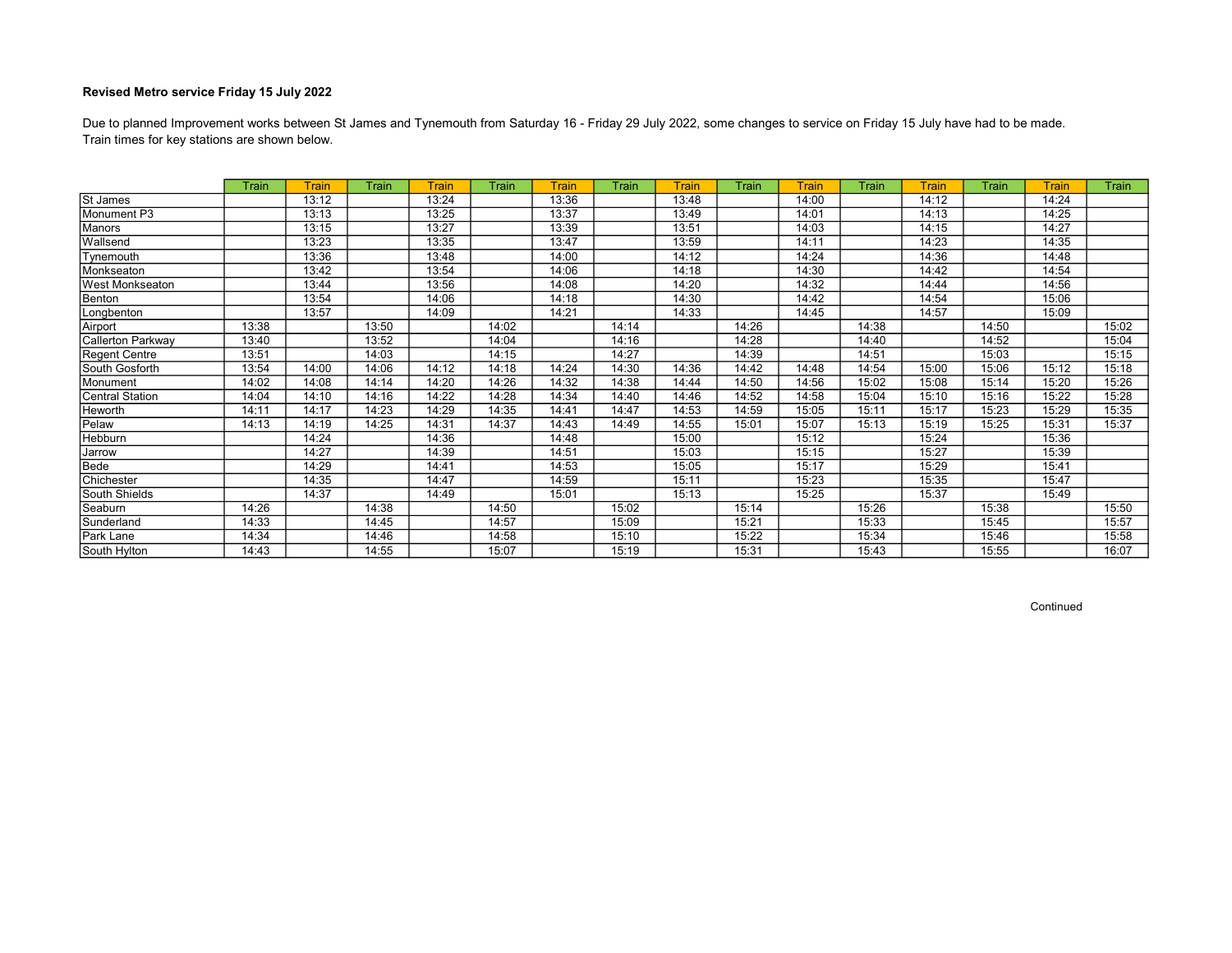Train times for key stations are shown below. Due to planned Improvement works between St James and Tynemouth from Saturday 16 - Friday 29 July 2022, some changes to service on Friday 15 July have had to be made.

|                   | <b>Train</b> | Train | Train | <b>Train</b> | Train | <b>Train</b> | Train | Train | <b>Train</b> | Train | Train | <b>Train</b> | <b>Train</b> | Train | Train |
|-------------------|--------------|-------|-------|--------------|-------|--------------|-------|-------|--------------|-------|-------|--------------|--------------|-------|-------|
| St James          | 14:36        |       |       | 14:48        |       | 15:00        |       |       | 15:12        |       |       |              | 15:24        |       |       |
| Monument P3       | 14:37        |       |       | 14:49        |       | 15:01        |       |       | 15:13        |       |       |              | 15:25        |       |       |
| Manors            | 14:39        |       |       | 14:51        |       | 15:03        |       |       | 15:15        |       |       |              | 15:27        |       |       |
| Wallsend          | 14:47        |       |       | 14:59        |       | 15:11        |       |       | 15:23        |       |       |              | 15:35        |       |       |
| Tynemouth         | 15:00        |       |       | 15:12        |       | 15:24        |       |       | 15:36        |       |       |              | 15:48        |       |       |
| Monkseaton        | 15:06        |       |       | 15:18        |       | 15:30        |       |       | 15:42        |       |       | 15:51        | 15:54        |       |       |
| West Monkseaton   | 15:08        |       |       | 15:20        |       | 15:32        |       |       | 15:44        |       |       | 15:53        | 15:56        |       |       |
| Benton            | 15:18        |       |       | 15:30        |       | 15:42        |       |       | 15:54        |       |       | 16:03        | 16:06        |       |       |
| Longbenton        | 15:21        |       |       | 15:33        |       | 15:45        |       |       | 15:57        |       |       | 16:06        | 16:09        |       |       |
| Airport           |              |       | 15:14 |              | 15:26 |              |       | 15:38 |              |       | 15:50 |              |              |       | 16:02 |
| Callerton Parkway |              |       | 15:16 |              | 15:28 |              |       | 15:40 |              |       | 15:52 |              |              |       | 16:04 |
| Regent Centre     |              | 15:24 | 15:27 |              | 15:39 |              |       | 15:51 |              | 16:00 | 16:03 |              |              | 16:12 | 16:15 |
| South Gosforth    | 15:24        | 15:27 | 15:30 | 15:36        | 15:42 | 15:48        | 15:51 | 15:54 | 16:00        | 16:03 | 16:06 | 16:09        | 16:12        | 16:15 | 16:18 |
| Monument          | 15:32        | 15:35 | 15:38 | 15:44        | 15:50 | 15:56        | 15:59 | 16:02 | 16:08        | 16:11 | 16:14 | 16:17        | 16:20        | 16:23 | 16:26 |
| Central Station   | 15:34        | 15:37 | 15:40 | 15:46        | 15:52 | 15:58        | 16:01 | 16:04 | 16:10        | 16:13 | 16:16 | 16:19        | 16:22        | 16:25 | 16:28 |
| Heworth           | 15:41        | 15:44 | 15:47 | 15:53        | 15:59 | 16:05        | 16:08 | 16:11 | 16:17        | 16:20 | 16:23 | 16:26        | 16:29        | 16:32 | 16:35 |
| Pelaw             | 15:43        | 15:46 | 15:49 | 15:55        | 16:01 | 16:07        | 16:10 | 16:13 | 16:19        | 16:22 | 16:25 | 16:28        | 16:31        | 16:34 | 16:37 |
| <b>Hebburn</b>    | 15:48        |       |       | 16:00        |       | 16:12        |       |       | 16:24        |       |       |              | 16:36        |       |       |
| Jarrow            | 15:51        |       |       | 16:03        |       | 16:15        |       |       | 16:27        |       |       |              | 16:39        |       |       |
| Bede              | 15:53        |       |       | 16:05        |       | 16:17        |       |       | 16:29        |       |       |              | 16:41        |       |       |
| Chichester        | 15:59        |       |       | 16:11        |       | 16:23        |       |       | 16:35        |       |       |              | 16:47        |       |       |
| South Shields     | 16:01        |       |       | 16:13        |       | 16:25        |       |       | 16:37        |       |       |              | 16:49        |       |       |
| Seaburn           |              |       | 16:02 |              | 16:14 |              |       | 16:26 |              |       | 16:38 |              |              |       | 16:50 |
| Sunderland        |              |       | 16:09 |              | 16:21 |              |       | 16:33 |              |       | 16:45 |              |              |       | 16:57 |
| Park Lane         |              |       | 16:10 |              | 16:22 |              |       | 16:34 |              |       | 16:46 |              |              |       | 16:58 |
| South Hylton      |              |       | 16:19 |              | 16:31 |              |       | 16:43 |              |       | 16:55 |              |              |       | 17:07 |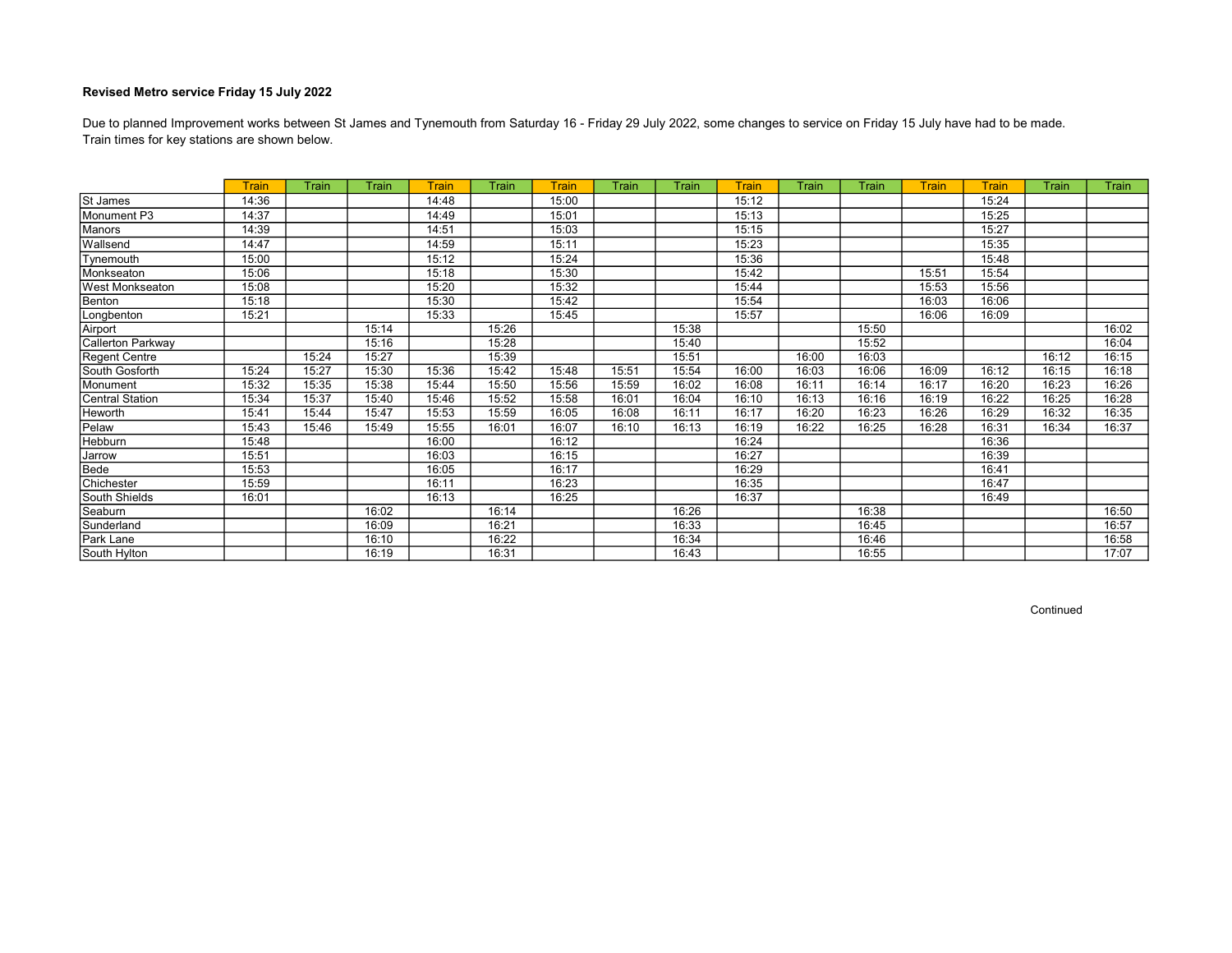Train times for key stations are shown below. Due to planned Improvement works between St James and Tynemouth from Saturday 16 - Friday 29 July 2022, some changes to service on Friday 15 July have had to be made.

|                        | Train | Train | Train | Train | Train | Train | Train | Train | Train | Train | Train | Train | Train | Train | Train |
|------------------------|-------|-------|-------|-------|-------|-------|-------|-------|-------|-------|-------|-------|-------|-------|-------|
| St James               | 15:36 |       |       | 15:48 |       |       | 16:00 |       |       | 16:12 |       |       | 16:24 |       |       |
| Monument P3            | 15:37 |       |       | 15:49 |       |       | 16:01 |       |       | 16:13 |       |       | 16:25 |       |       |
| <b>Manors</b>          | 15:39 |       |       | 15:51 |       |       | 16:03 |       |       | 16:15 |       |       | 16:27 |       |       |
| Wallsend               | 15:47 |       |       | 15:59 |       |       | 16:11 |       |       | 16:23 |       |       | 16:35 |       |       |
| Tynemouth              | 16:00 |       |       | 16:12 |       |       | 16:24 |       |       | 16:36 |       |       | 16:48 |       |       |
| Monkseaton             | 16:06 | 16:09 |       | 16:18 |       |       | 16:30 | 16:33 |       | 16:42 | 16:45 |       | 16:54 |       |       |
| <b>West Monkseaton</b> | 16:08 | 16:11 |       | 16:20 |       |       | 16:32 | 16:35 |       | 16:44 | 16:47 |       | 16:56 |       |       |
| Benton                 | 16:18 | 16:21 |       | 16:30 |       |       | 16:42 | 16:45 |       | 16:54 | 16:57 |       | 17:06 |       |       |
| Longbenton             | 16:21 | 16:24 |       | 16:33 |       |       | 16:45 | 16:48 |       | 16:57 | 17:00 |       | 17:09 |       |       |
| Airport                |       |       | 16:14 |       |       | 16:26 |       |       | 16:38 |       |       | 16:50 |       |       | 17:02 |
| Callerton Parkway      |       |       | 16:16 |       |       | 16:28 |       |       | 16:40 |       |       | 16:52 |       |       | 17:04 |
| Regent Centre          |       |       | 16:27 |       | 16:36 | 16:39 |       |       | 16:51 |       |       | 17:03 |       | 17:12 | 17:15 |
| South Gosforth         | 16:24 | 16:27 | 16:30 | 16:36 | 16:39 | 16:42 | 16:48 | 16:51 | 16:54 | 17:00 | 17:03 | 17:06 | 17:12 | 17:15 | 17:18 |
| Monument               | 16:32 | 16:35 | 16:38 | 16:44 | 16:47 | 16:50 | 16:56 | 16:59 | 17:02 | 17:08 | 17:11 | 17:14 | 17:20 | 17:23 | 17:26 |
| <b>Central Station</b> | 16:34 | 16:37 | 16:40 | 16:46 | 16:49 | 16:52 | 16:58 | 17:01 | 17:04 | 17:10 | 17:13 | 17:16 | 17:22 | 17:25 | 17:28 |
| <b>Heworth</b>         | 16:41 | 16:44 | 16:47 | 16:53 | 16:56 | 16:59 | 17:05 | 17:08 | 17:11 | 17:17 | 17:20 | 17:23 | 17:29 | 17:32 | 17:35 |
| Pelaw                  | 16:43 | 16:46 | 16:49 | 16:55 | 16:58 | 17:01 | 17:07 | 17:10 | 17:13 | 17:19 | 17:22 | 17:25 | 17:31 | 17:34 | 17:37 |
| Hebburn                | 16:48 |       |       | 17:00 |       |       | 17:12 |       |       | 17:24 |       |       | 17:36 |       |       |
| Jarrow                 | 16:51 |       |       | 17:03 |       |       | 17:15 |       |       | 17:27 |       |       | 17:39 |       |       |
| Bede                   | 16:53 |       |       | 17:05 |       |       | 17:17 |       |       | 17:29 |       |       | 17:41 |       |       |
| Chichester             | 16:59 |       |       | 17:11 |       |       | 17:23 |       |       | 17:35 |       |       | 17:47 |       |       |
| South Shields          | 17:01 |       |       | 17:13 |       |       | 17:25 |       |       | 17:37 |       |       | 17:49 |       |       |
| Seaburn                |       |       | 17:04 |       |       | 17:14 |       |       | 17:26 |       |       | 17:38 |       |       | 17:50 |
| Sunderland             |       |       | 17:10 |       |       | 17:21 |       |       | 17:33 |       |       | 17:45 |       |       | 17:57 |
| Park Lane              |       |       | 17:12 |       |       | 17:22 |       |       | 17:34 |       |       | 17:46 |       |       | 18:01 |
| South Hylton           |       |       | 17:21 |       |       | 17:31 |       |       | 17:43 |       |       | 17:55 |       |       | 18:10 |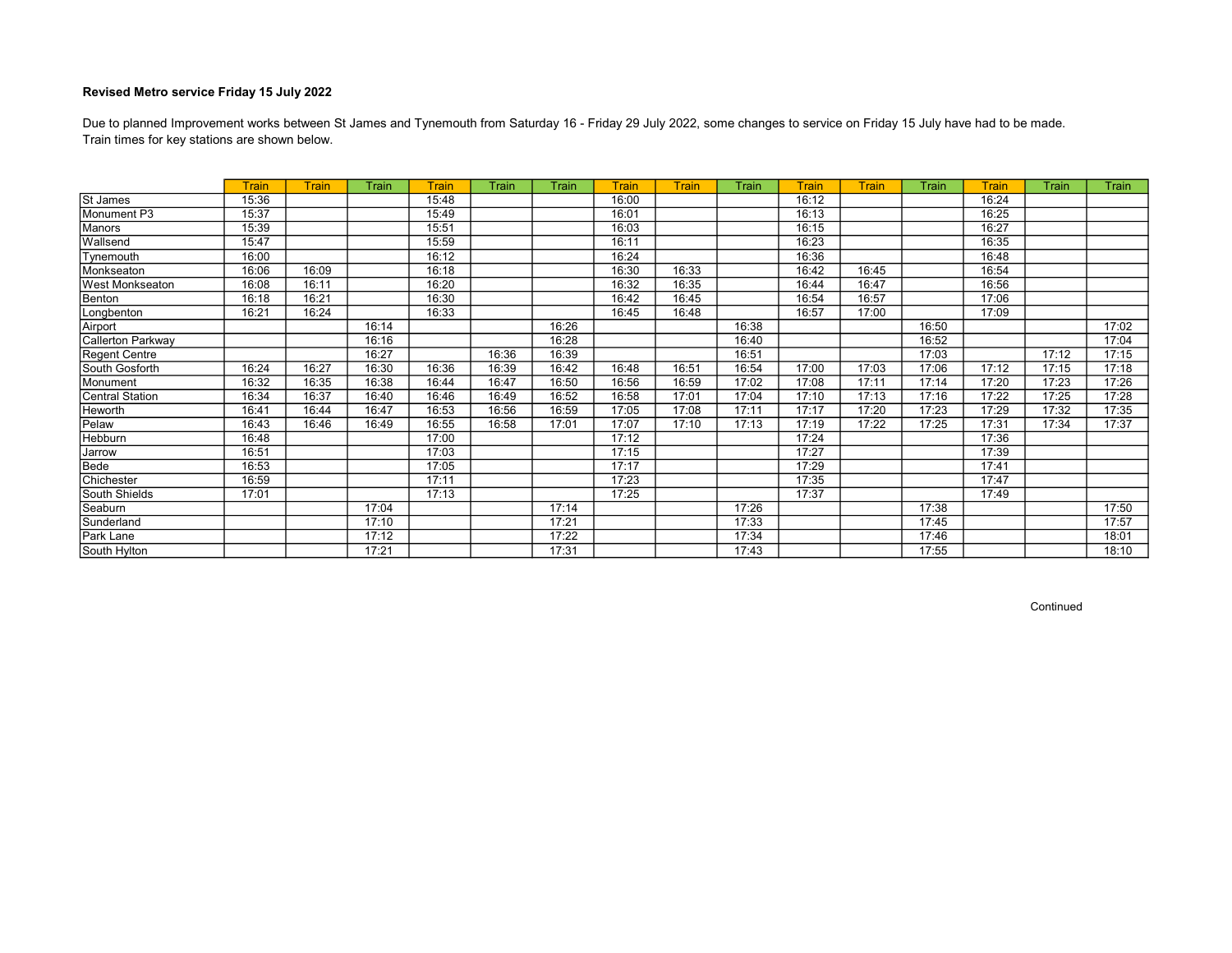Train times for key stations are shown below. Due to planned Improvement works between St James and Tynemouth from Saturday 16 - Friday 29 July 2022, some changes to service on Friday 15 July have had to be made.

|                        | <b>Train</b> | Train | Train | Train | Train | Train | <b>Train</b> | Train | Train | Train | Train | Train | Train | Train | Train |
|------------------------|--------------|-------|-------|-------|-------|-------|--------------|-------|-------|-------|-------|-------|-------|-------|-------|
| St James               | 16:34        |       |       | 16:46 |       |       | 16:58        |       | 17:07 |       | 17:14 |       | 17:29 |       |       |
| Monument P3            | 16:35        |       |       | 16:47 |       |       | 16:59        |       | 17:08 |       | 17:15 |       | 17:30 |       |       |
| <b>Manors</b>          | 16:37        |       |       | 16:49 |       |       | 17:01        |       | 17:10 |       | 17:17 |       | 17:32 |       |       |
| Wallsend               | 16:45        |       |       | 16:57 |       |       | 17:09        |       | 17:18 |       | 17:25 |       | 17:40 |       |       |
| Tynemouth              | 16:58        |       |       | 17:10 |       |       | 17:22        |       | 17:31 |       | 17:38 |       | 17:53 |       |       |
| Monkseaton             | 17:04        | 17:08 |       | 17:16 | 17:20 |       | 17:28        | 17:33 | 17:37 |       | 17:44 |       | 17:59 |       |       |
| <b>West Monkseaton</b> | 17:06        | 17:10 |       | 17:18 | 17:22 |       | 17:30        | 17:35 | 17:39 |       | 17:46 |       | 18:01 |       |       |
| Benton                 | 17:16        | 17:20 |       | 17:28 | 17:32 |       | 17:40        | 17:44 | 17:49 |       | 17:56 |       | 18:11 |       |       |
| Longbenton             | 17:19        | 17:23 |       | 17:31 | 17:35 |       | 17:43        | 17:47 | 17:52 |       | 17:59 |       | 18:14 |       |       |
| Airport                |              |       | 17:14 |       |       | 17:26 |              |       |       | 17:39 |       | 17:54 |       | 18:09 | 18:13 |
| Callerton Parkway      |              |       | 17:16 |       |       | 17:28 |              |       |       | 17:41 |       | 17:56 |       | 18:11 | 18:15 |
| Regent Centre          |              |       | 17:27 |       |       | 17:39 |              |       |       | 17:51 |       | 18:06 |       | 18:21 | 18:25 |
| South Gosforth         | 17:22        | 17:26 | 17:30 | 17:34 | 17:38 | 17:42 | 17:46        | 17:50 |       | 17:55 | 18:02 | 18:09 | 18:17 | 18:24 | 18:28 |
| Monument               | 17:30        | 17:34 | 17:38 | 17:42 | 17:46 | 17:50 | 17:54        | 17:59 |       | 18:03 | 18:09 | 18:17 | 18:24 | 18:32 | 18:36 |
| Central Station        | 17:32        | 17:36 | 17:40 | 17:44 | 17:48 | 17:52 | 17:56        | 18:00 |       | 18:04 | 18:11 | 18:18 | 18:26 | 18:33 | 18:37 |
| <b>Heworth</b>         | 17:39        | 17:43 | 17:47 | 17:51 | 17:55 | 17:59 | 18:03        | 18:08 |       | 18:12 | 18:18 | 18:26 | 18:33 | 18:41 | 18:45 |
| Pelaw                  | 17:41        | 17:45 | 17:49 | 17:53 | 17:57 | 18:01 | 18:05        | 18:10 |       | 18:14 | 18:20 | 18:28 | 18:35 | 18:43 | 18:47 |
| Hebburn                | 17:46        |       |       | 17:58 |       |       | 18:09        |       |       |       | 18:24 |       | 18:39 |       |       |
| Jarrow                 | 17:49        |       |       | 18:01 |       |       | 18:12        |       |       |       | 18:27 |       | 18:42 |       |       |
| Bede                   | 17:51        |       |       | 18:03 |       |       | 18:14        |       |       |       | 18:29 |       | 18:44 |       |       |
| Chichester             | 17:57        |       |       | 18:09 |       |       | 18:20        |       |       |       | 18:35 |       | 18:50 |       |       |
| South Shields          | 17:59        |       |       | 18:12 |       |       | 18:22        |       |       |       | 18:37 |       | 18:52 |       |       |
| Seaburn                |              |       | 18:02 |       |       | 18:14 |              |       |       | 18:27 |       | 18:41 |       | 18:56 |       |
| Sunderland             |              |       | 18:09 |       |       | 18:21 |              |       |       | 18:33 |       | 18:47 |       | 19:02 |       |
| Park Lane              |              |       | 18:13 |       |       | 18:22 |              |       |       | 18:35 |       | 18:49 |       | 19:04 |       |
| South Hylton           |              |       | 18:22 |       |       | 18:31 |              |       |       | 18:44 |       | 18:58 |       | 19:13 |       |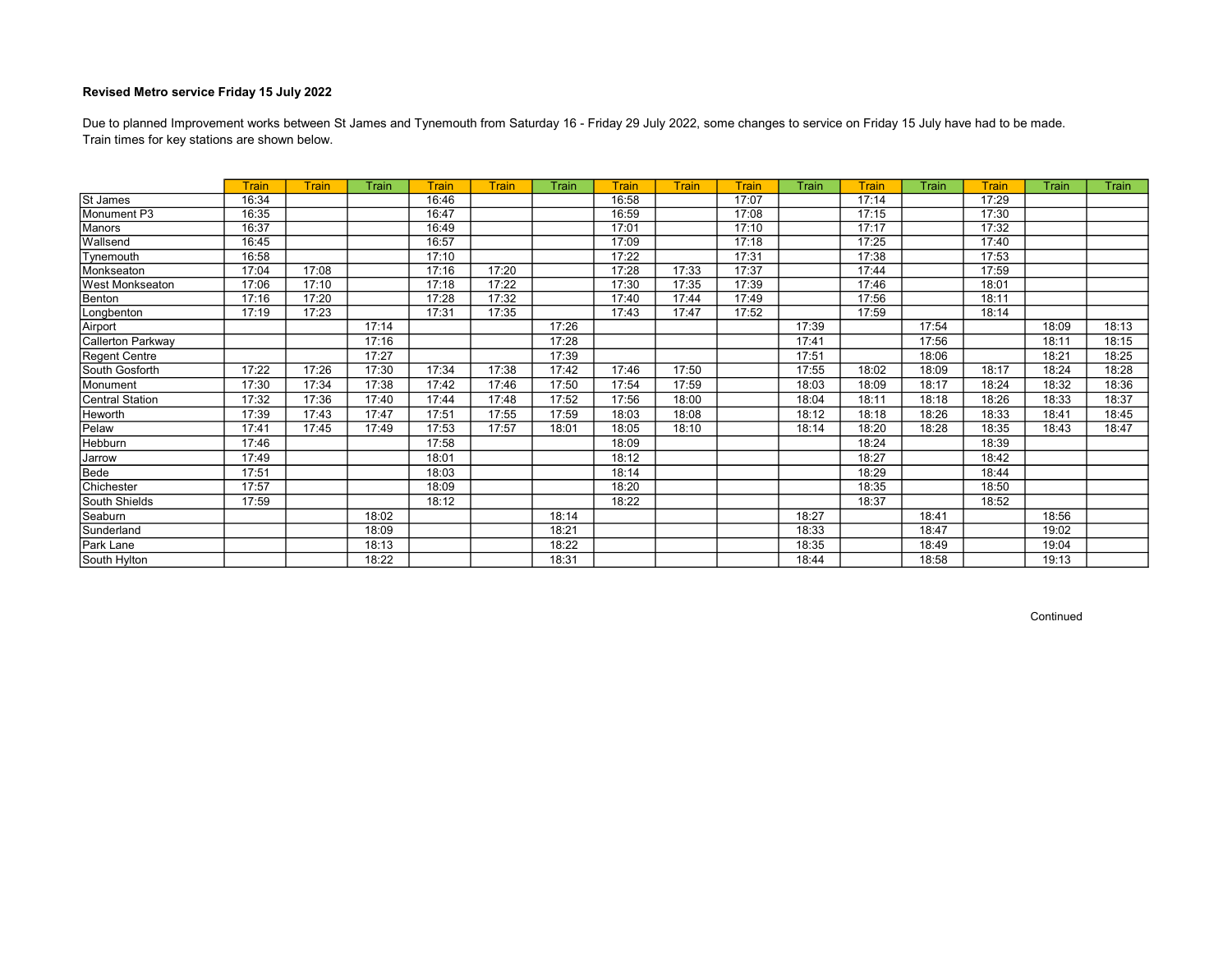Train times for key stations are shown below. Due to planned Improvement works between St James and Tynemouth from Saturday 16 - Friday 29 July 2022, some changes to service on Friday 15 July have had to be made.

|                          | <b>Train</b> | Train | <b>Train</b> | Train | Train | Train | Train | Train | Train | Train | Train | Train | Train | Train | <b>Train</b> |
|--------------------------|--------------|-------|--------------|-------|-------|-------|-------|-------|-------|-------|-------|-------|-------|-------|--------------|
| St James                 | 17:44        |       | 17:59        |       | 18:15 |       | 18:30 |       | 18:45 |       | 19:00 |       | 19:15 |       | 19:30        |
| Monument P3              | 17:45        |       | 18:00        |       | 18:16 |       | 18:31 |       | 18:46 |       | 19:01 |       | 19:16 |       | 19:31        |
| Manors                   | 17:47        |       | 18:02        |       | 18:18 |       | 18:33 |       | 18:48 |       | 19:03 |       | 19:18 |       | 19:33        |
| Wallsend                 | 17:55        |       | 18:10        |       | 18:26 |       | 18:41 |       | 18:56 |       | 19:11 |       | 19:26 |       | 19:41        |
| Tynemouth                | 18:08        |       | 18:23        |       | 18:39 |       | 18:54 |       | 19:09 |       | 19:24 |       | 19:39 |       | 19:54        |
| Monkseaton               | 18:14        |       | 18:29        |       | 18:45 |       | 19:00 |       | 19:15 |       | 19:30 |       | 19:45 |       | 20:00        |
| <b>West Monkseaton</b>   | 18:16        |       | 18:31        |       | 18:46 |       | 19:01 |       | 19:16 |       | 19:31 |       | 19:46 |       | 20:01        |
| Benton                   | 18:26        |       | 18:41        |       | 18:56 |       | 19:11 |       | 19:26 |       | 19:41 |       | 19:56 |       | 20:11        |
| Longbenton               | 18:29        |       | 18:44        |       | 18:59 |       | 19:14 |       | 19:29 |       | 19:44 |       | 19:59 |       | 20:14        |
| Airport                  |              | 18:24 |              | 18:39 |       | 18:54 |       | 19:09 |       | 19:24 |       | 19:39 |       | 19:54 |              |
| <b>Callerton Parkway</b> |              | 18:26 |              | 18:41 |       | 18:56 |       | 19:11 |       | 19:26 |       | 19:41 |       | 19:56 |              |
| Regent Centre            |              | 18:36 |              | 18:51 |       | 19:06 |       | 19:21 |       | 19:36 |       | 19:51 |       | 20:06 |              |
| South Gosforth           | 18:32        | 18:39 | 18:47        | 18:54 | 19:02 | 19:09 | 19:17 | 19:24 | 19:32 | 19:39 | 19:47 | 19:54 | 20:02 | 20:09 | 20:17        |
| Monument                 | 18:39        | 18:47 | 18:54        | 19:02 | 19:09 | 19:17 | 19:24 | 19:32 | 19:39 | 19:47 | 19:54 | 20:02 | 20:09 | 20:17 | 20:24        |
| Central Station          | 18:41        | 18:48 | 18:56        | 19:03 | 19:11 | 19:18 | 19:26 | 19:33 | 19:41 | 19:48 | 19:56 | 20:03 | 20:11 | 20:18 | 20:26        |
| Heworth                  | 18:48        | 18:56 | 19:03        | 19:11 | 19:18 | 19:26 | 19:33 | 19:41 | 19:48 | 19:56 | 20:03 | 20:11 | 20:18 | 20:26 | 20:33        |
| Pelaw                    | 18:50        | 18:58 | 19:05        | 19:13 | 19:20 | 19:28 | 19:35 | 19:43 | 19:50 | 19:58 | 20:05 | 20:13 | 20:20 | 20:28 | 20:35        |
| Hebburn                  | 18:54        |       | 19:09        |       | 19:24 |       | 19:39 |       | 19:54 |       | 20:09 |       | 20:24 |       | 20:39        |
| Jarrow                   | 18:57        |       | 19:12        |       | 19:27 |       | 19:42 |       | 19:57 |       | 20:12 |       | 20:27 |       | 20:42        |
| Bede                     | 18:59        |       | 19:14        |       | 19:29 |       | 19:44 |       | 19:59 |       | 20:14 |       | 20:29 |       | 20:44        |
| Chichester               | 19:05        |       | 19:20        |       | 19:35 |       | 19:50 |       | 20:05 |       | 20:20 |       | 20:35 |       | 20:50        |
| South Shields            | 19:07        |       | 19:22        |       | 19:37 |       | 19:52 |       | 20:07 |       | 20:22 |       | 20:37 |       | 20:52        |
| Seaburn                  |              | 19:11 |              | 19:26 |       | 19:41 |       | 19:56 |       | 20:11 |       | 20:26 |       | 20:41 |              |
| Sunderland               |              | 19:17 |              | 19:32 |       | 19:47 |       | 20:02 |       | 20:17 |       | 20:32 |       | 20:47 |              |
| Park Lane                |              | 19:19 |              | 19:34 |       | 19:49 |       | 20:04 |       | 20:19 |       | 20:34 |       | 20:49 |              |
| South Hylton             |              | 19:28 |              | 19:43 |       | 19:58 |       | 20:13 |       | 20:28 |       | 20:43 |       | 20:58 |              |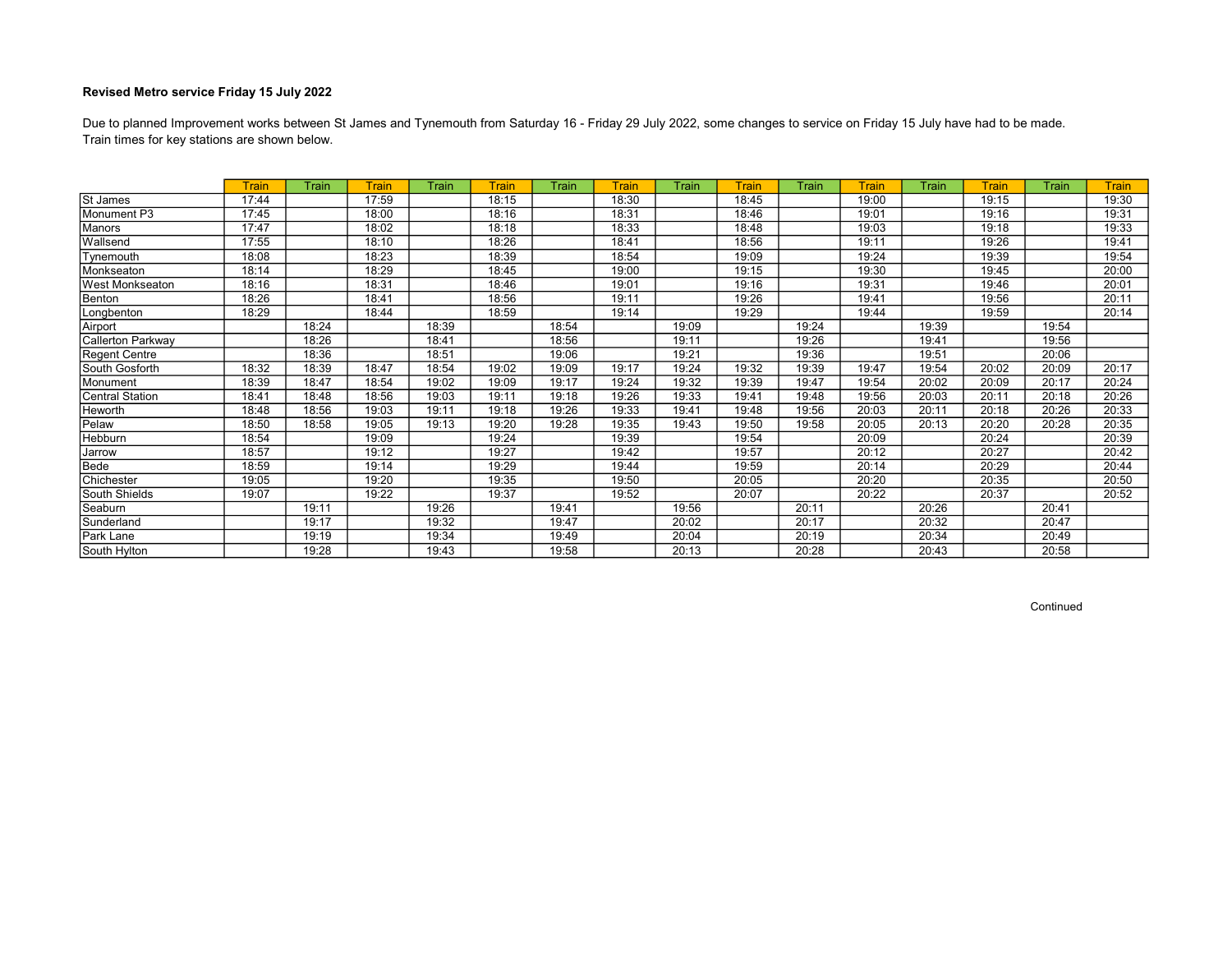Train times for key stations are shown below. Due to planned Improvement works between St James and Tynemouth from Saturday 16 - Friday 29 July 2022, some changes to service on Friday 15 July have had to be made.

|                        | Train | Train | Train | <b>Train</b> | Train | Train | Train | Train | Train | Train | Train | Train | Train | Train | Train |
|------------------------|-------|-------|-------|--------------|-------|-------|-------|-------|-------|-------|-------|-------|-------|-------|-------|
| St James               |       | 19:45 |       | 20:00        |       | 20:15 |       | 20:30 |       | 20:45 |       | 21:00 |       | 21:15 |       |
| Monument P3            |       | 19:46 |       | 20:01        |       | 20:16 |       | 20:31 |       | 20:46 |       | 21:01 |       | 21:16 |       |
| Manors                 |       | 19:48 |       | 20:03        |       | 20:18 |       | 20:33 |       | 20:48 |       | 21:03 |       | 21:18 |       |
| Wallsend               |       | 19:56 |       | 20:11        |       | 20:26 |       | 20:41 |       | 20:56 |       | 21:11 |       | 21:26 |       |
| Tynemouth              |       | 20:09 |       | 20:24        |       | 20:39 |       | 20:54 |       | 21:09 |       | 21:24 |       | 21:39 |       |
| Monkseaton             |       | 20:15 |       | 20:30        |       | 20:45 |       | 21:00 |       | 21:15 |       | 21:30 |       | 21:45 |       |
| <b>West Monkseaton</b> |       | 20:16 |       | 20:31        |       | 20:46 |       | 21:01 |       | 21:16 |       | 21:31 |       | 21:46 |       |
| Benton                 |       | 20:26 |       | 20:41        |       | 20:56 |       | 21:11 |       | 21:26 |       | 21:41 |       | 21:56 |       |
| Longbenton             |       | 20:29 |       | 20:44        |       | 20:59 |       | 21:14 |       | 21:29 |       | 21:44 |       | 21:59 |       |
| Airport                | 20:09 |       | 20:24 |              | 20:39 |       | 20:54 |       | 21:09 |       | 21:24 |       | 21:39 |       | 21:54 |
| Callerton Parkway      | 20:11 |       | 20:26 |              | 20:41 |       | 20:56 |       | 21:11 |       | 21:26 |       | 21:41 |       | 21:56 |
| Regent Centre          | 20:21 |       | 20:36 |              | 20:51 |       | 21:06 |       | 21:21 |       | 21:36 |       | 21:51 |       | 22:06 |
| South Gosforth         | 20:24 | 20:32 | 20:39 | 20:47        | 20:54 | 21:02 | 21:09 | 21:17 | 21:24 | 21:32 | 21:39 | 21:47 | 21:54 | 22:02 | 22:09 |
| Monument               | 20:32 | 20:39 | 20:47 | 20:54        | 21:02 | 21:09 | 21:17 | 21:24 | 21:32 | 21:39 | 21:47 | 21:54 | 22:02 | 22:09 | 22:17 |
| <b>Central Station</b> | 20:33 | 20:41 | 20:48 | 20:56        | 21:03 | 21:11 | 21:18 | 21:26 | 21:33 | 21:41 | 21:48 | 21:56 | 22:03 | 22:11 | 22:18 |
| Heworth                | 20:41 | 20:48 | 20:56 | 21:03        | 21:11 | 21:18 | 21:26 | 21:33 | 21:41 | 21:48 | 21:56 | 22:03 | 22:11 | 22:18 | 22:26 |
| Pelaw                  | 20:43 | 20:50 | 20:58 | 21:05        | 21:13 | 21:20 | 21:28 | 21:35 | 21:43 | 21:50 | 21:58 | 22:05 | 22:13 | 22:20 | 22:28 |
| Hebburn                |       | 20:54 |       | 21:09        |       | 21:24 |       | 21:39 |       | 21:54 |       | 22:09 |       | 22:24 |       |
| Jarrow                 |       | 20:57 |       | 21:12        |       | 21:27 |       | 21:42 |       | 21:57 |       | 22:12 |       | 22:27 |       |
| Bede                   |       | 20:59 |       | 21:14        |       | 21:29 |       | 21:44 |       | 21:59 |       | 22:14 |       | 22:29 |       |
| Chichester             |       | 21:05 |       | 21:20        |       | 21:35 |       | 21:50 |       | 22:05 |       | 22:20 |       | 22:35 |       |
| South Shields          |       | 21:07 |       | 21:22        |       | 21:37 |       | 21:52 |       | 22:07 |       | 22:22 |       | 22:37 |       |
| Seaburn                | 20:56 |       | 21:11 |              | 21:26 |       | 21:41 |       | 21:56 |       | 22:11 |       | 22:26 |       | 22:41 |
| Sunderland             | 21:02 |       | 21:17 |              | 21:32 |       | 21:47 |       | 22:02 |       | 22:17 |       | 22:32 |       | 22:47 |
| Park Lane              | 21:04 |       | 21:19 |              | 21:34 |       | 21:49 |       | 22:04 |       | 22:19 |       | 22:34 |       | 22:49 |
| South Hylton           | 21:13 |       | 21:28 |              | 21:43 |       | 21:58 |       | 22:13 |       | 22:28 |       | 22:43 |       | 22:58 |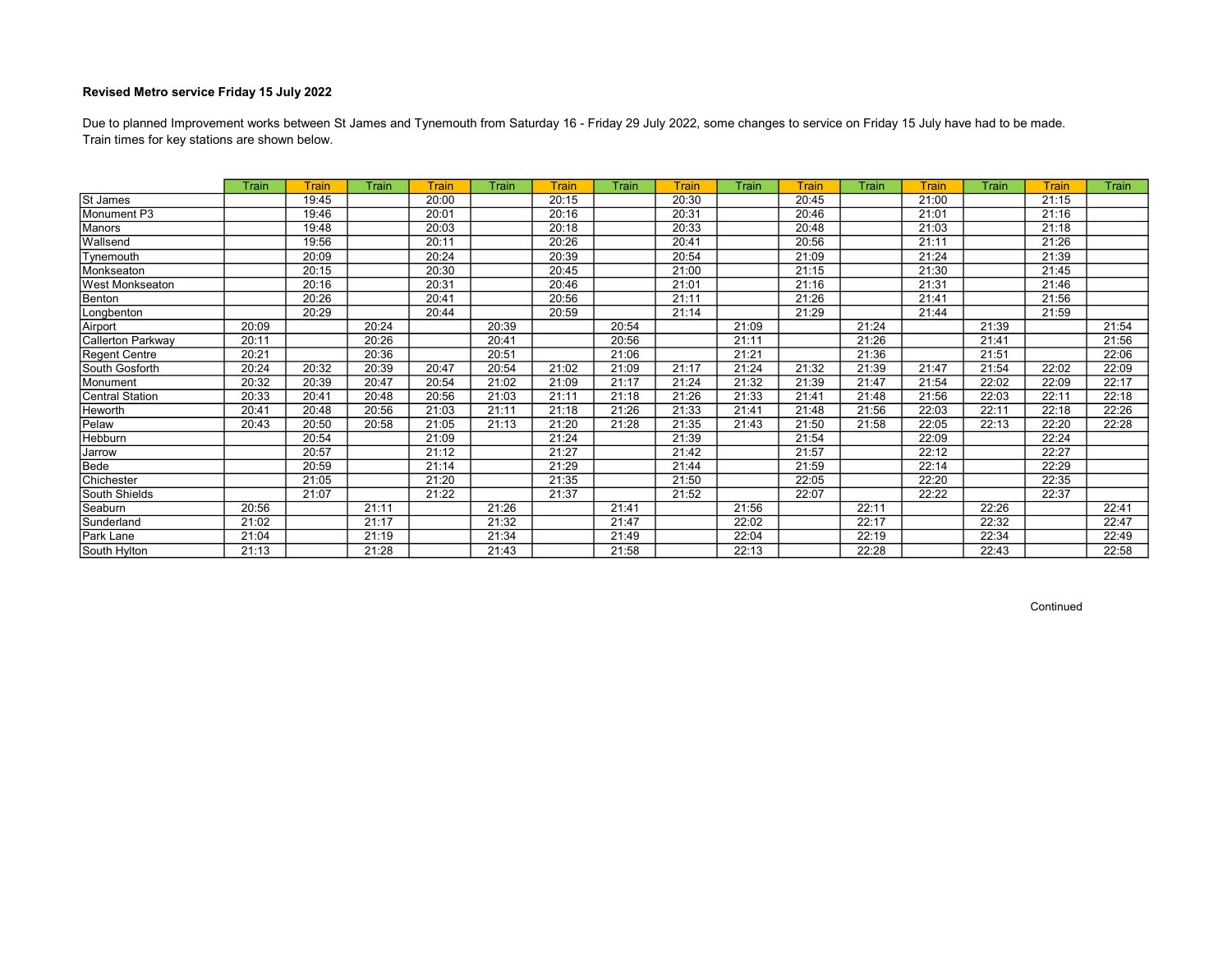Train times for key stations are shown below. Due to planned Improvement works between St James and Tynemouth from Saturday 16 - Friday 29 July 2022, some changes to service on Friday 15 July have had to be made.

|                        | <b>Train</b> | Train | <b>Train</b> | <b>Train</b> | <b>Train</b> | Train | <b>Train</b> | Train | <b>Train</b> | <b>Train</b> | Train | Train | Train | Train | <b>Train</b> |
|------------------------|--------------|-------|--------------|--------------|--------------|-------|--------------|-------|--------------|--------------|-------|-------|-------|-------|--------------|
| St James               | 21:30        |       | 21:45        |              | 22:00        |       | 22:15        |       | 22:30        |              | 22:45 |       | 22:57 |       | 23:09        |
| Monument P3            | 21:31        |       | 21:46        |              | 22:01        |       | 22:16        |       | 22:31        |              | 22:46 |       | 22:58 |       | 23:10        |
| <b>Manors</b>          | 21:33        |       | 21:48        |              | 22:03        |       | 22:18        |       | 22:33        |              | 22:48 |       | 23:00 |       | 23:12        |
| Wallsend               | 21:41        |       | 21:56        |              | 22:11        |       | 22:26        |       | 22:41        |              | 22:56 |       | 23:08 |       | 23:20        |
| Tynemouth              | 21:54        |       | 22:09        |              | 22:24        |       | 22:39        |       | 22:54        |              | 23:09 |       | 23:21 |       | 23:33        |
| Monkseaton             | 22:00        |       | 22:15        |              | 22:30        |       | 22:45        |       | 23:00        |              | 23:15 |       | 23:27 |       | 23:39        |
| <b>West Monkseaton</b> | 22:01        |       | 22:16        |              | 22:31        |       | 22:46        |       | 23:01        |              | 23:16 |       | 23:28 |       | 23:40        |
| Benton                 | 22:11        |       | 22:26        |              | 22:41        |       | 22:56        |       | 23:11        |              | 23:26 |       | 23:38 |       | 23:50        |
| Longbenton             | 22:14        |       | 22:29        |              | 22:44        |       | 22:59        |       | 23:14        |              | 23:29 |       | 23:41 |       | 23:53        |
| Airport                |              | 22:09 |              | 22:24        |              | 22:39 |              | 22:54 |              | 23:09        |       | 23:21 |       | 23:31 |              |
| Callerton Parkway      |              | 22:11 |              | 22:26        |              | 22:41 |              | 22:56 |              | 23:11        |       | 23:23 |       | 23:33 |              |
| Regent Centre          |              | 22:21 |              | 22:36        |              | 22:51 |              | 23:06 |              | 23:21        |       | 23:34 |       | 23:44 |              |
| South Gosforth         | 22:17        | 22:24 | 22:32        | 22:39        | 22:47        | 22:54 | 23:02        | 23:09 | 23:17        | 23:24        | 23:32 | 23:37 | 23:44 |       |              |
| Monument               | 22:24        | 22:32 | 22:39        | 22:47        | 22:54        | 23:02 | 23:09        | 23:17 | 23:24        | 23:32        | 23:39 |       |       |       |              |
| <b>Central Station</b> | 22:26        | 22:33 | 22:41        | 22:48        | 22:56        | 23:03 | 23:11        | 23:18 | 23:26        | 23:33        | 23:41 |       |       |       |              |
| Heworth                | 22:33        | 22:41 | 22:48        | 22:56        | 23:03        | 23:11 | 23:18        | 23:26 | 23:33        | 23:41        | 23:48 |       |       |       |              |
| Pelaw                  | 22:35        | 22:43 | 22:50        | 22:58        | 23:05        | 23:13 | 23:20        | 23:28 | 23:35        | 23:43        | 23:50 |       |       |       |              |
| Hebburn                | 22:39        |       | 22:54        |              | 23:09        |       | 23:24        |       | 23:39        |              |       |       |       |       |              |
| Jarrow                 | 22:42        |       | 22:57        |              | 23:12        |       | 23:27        |       | 23:42        |              |       |       |       |       |              |
| Bede                   | 22:44        |       | 22:59        |              | 23:14        |       | 23:29        |       | 23:44        |              |       |       |       |       |              |
| Chichester             | 22:50        |       | 23:05        |              | 23:20        |       | 23:35        |       | 23:50        |              |       |       |       |       |              |
| South Shields          | 22:52        |       | 23:07        |              | 23:22        |       | 23:37        |       | 23:52        |              |       |       |       |       |              |
| Seaburn                |              | 22:56 |              | 23:11        |              | 23:26 |              | 23:41 |              |              |       |       |       |       |              |
| Sunderland             |              | 23:02 |              | 23:17        |              | 23:32 |              | 23:47 |              |              |       |       |       |       |              |
| Park Lane              |              | 23:04 |              | 23:19        |              | 23:34 |              |       |              |              |       |       |       |       |              |
| South Hylton           |              | 23:13 |              | 23:28        |              | 23:43 |              |       |              |              |       |       |       |       |              |